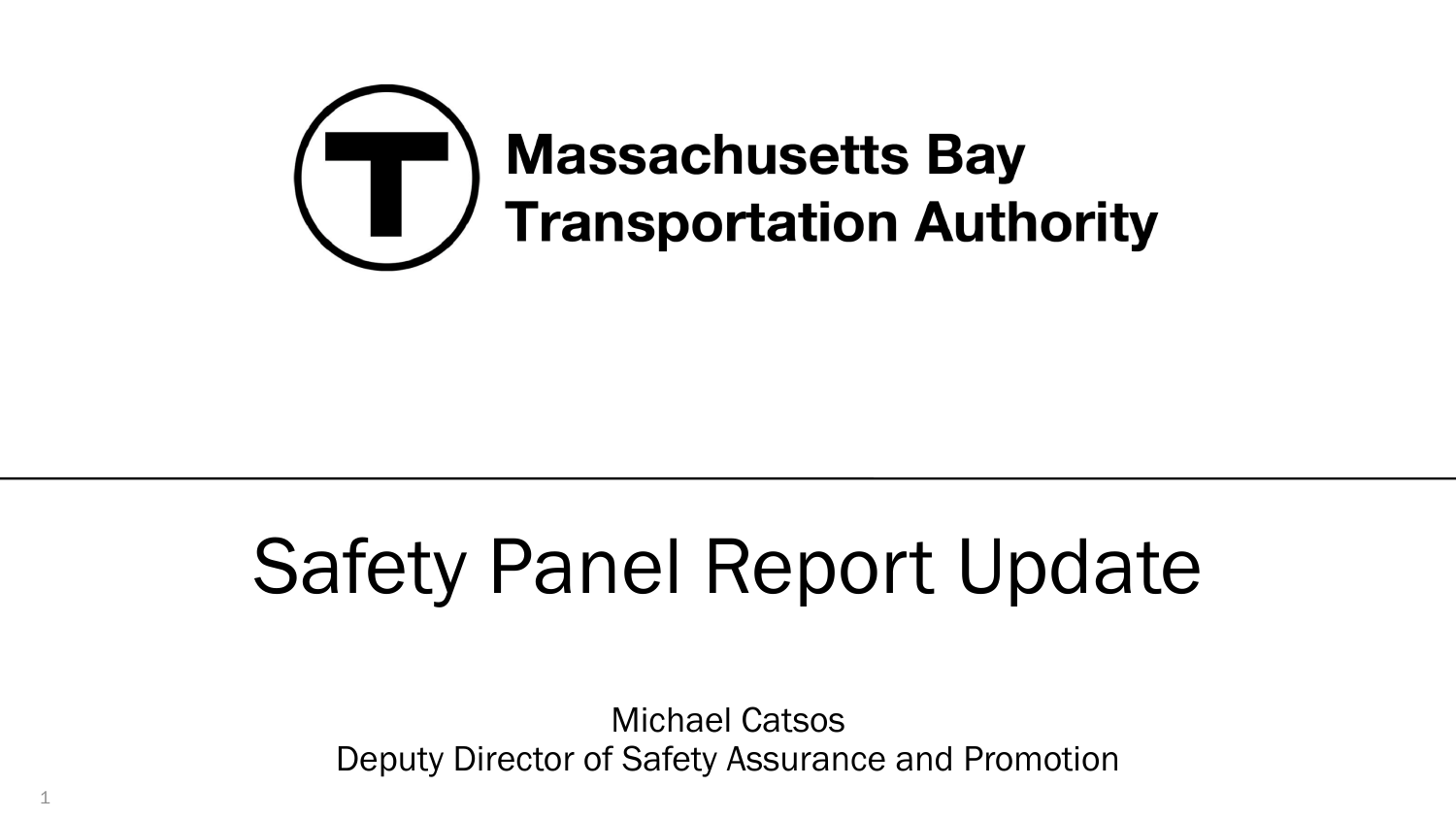# **Overview**

- Classification Scheme
- Tracking and Scheduling
- Implementation Status

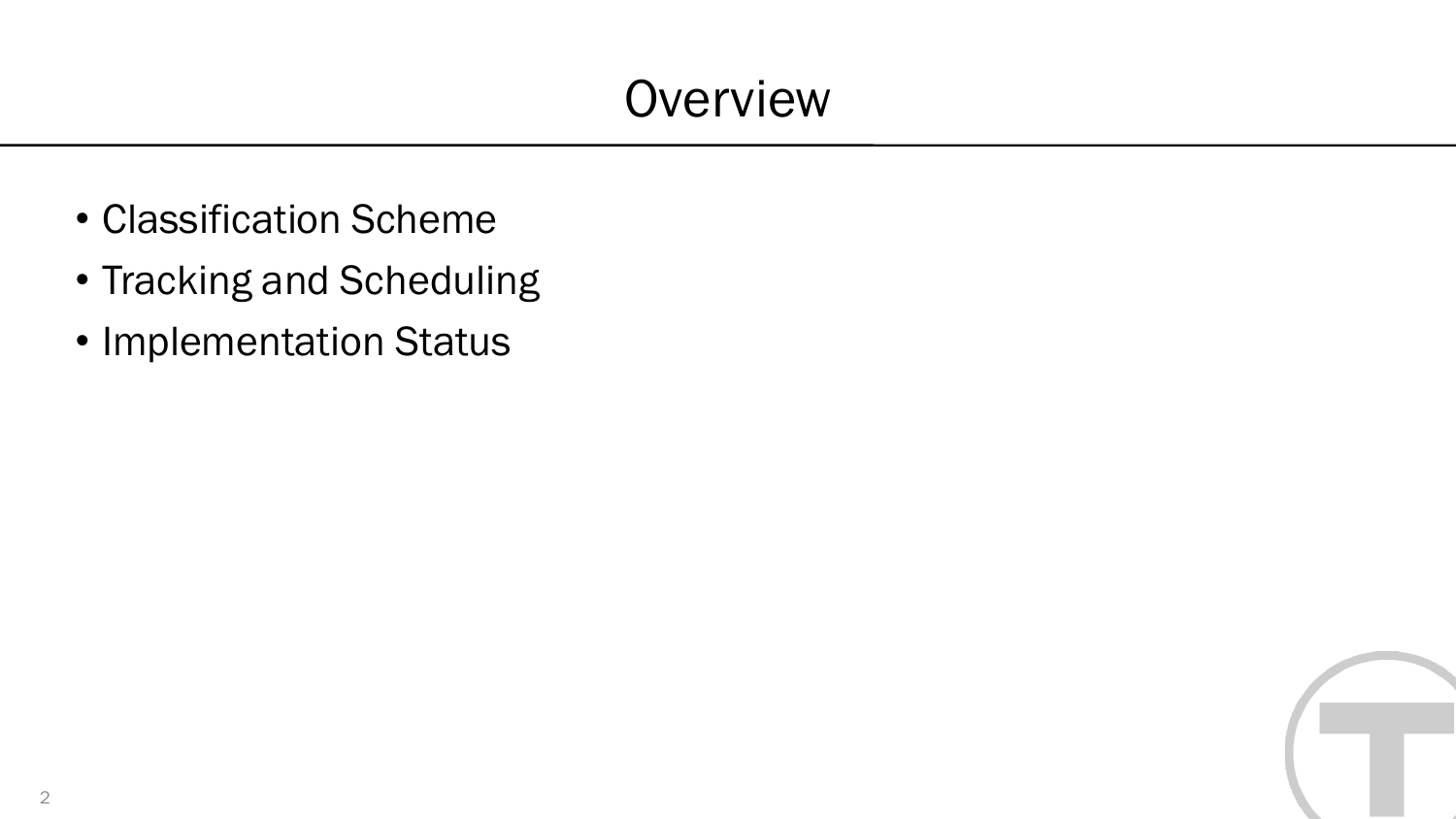# Classification Scheme

- Green Completed & Monitoring
	- All fully-verified one-time recommendations or recommendations permanently integrated into SMS processes
- Yellow In Progress
	- Implementation in process; awaiting status update from business unit, escalation to next-tier safety committee for further action, or review and verification of closure submittal
- Red On Hold
	- Implementation paused due to external factors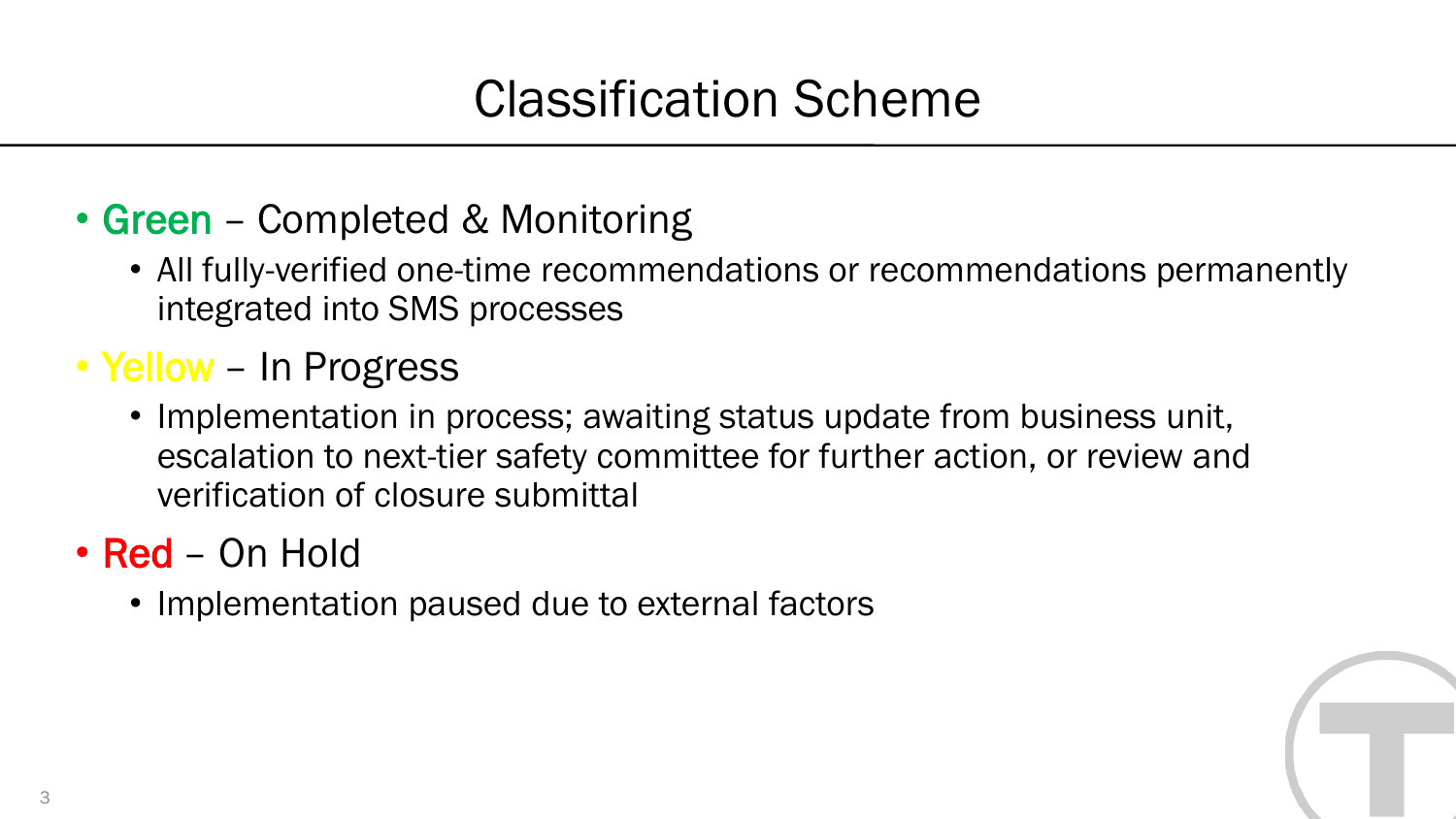# Tracking and Scheduling

- Tracking
	- Safety staff maintain and archive tracking tools, meeting presentation materials, and verification documentation
	- Safety maintains responsibility for completing and verifying status changes (e.g., In Progress > Complete)

#### • Timing and Scheduling

- Data Analysis Groups (DAGs), Safety Management Working Groups (SMWGs), and Safety Management Review Committee (SMRC) meet monthly; Executive Safety Council (ESC) convenes on a quarterly basis
- Each committee reviews all assigned recommendations each meeting
- Deadlines associated with recommendation tasks and subtasks are reviewed and updated monthly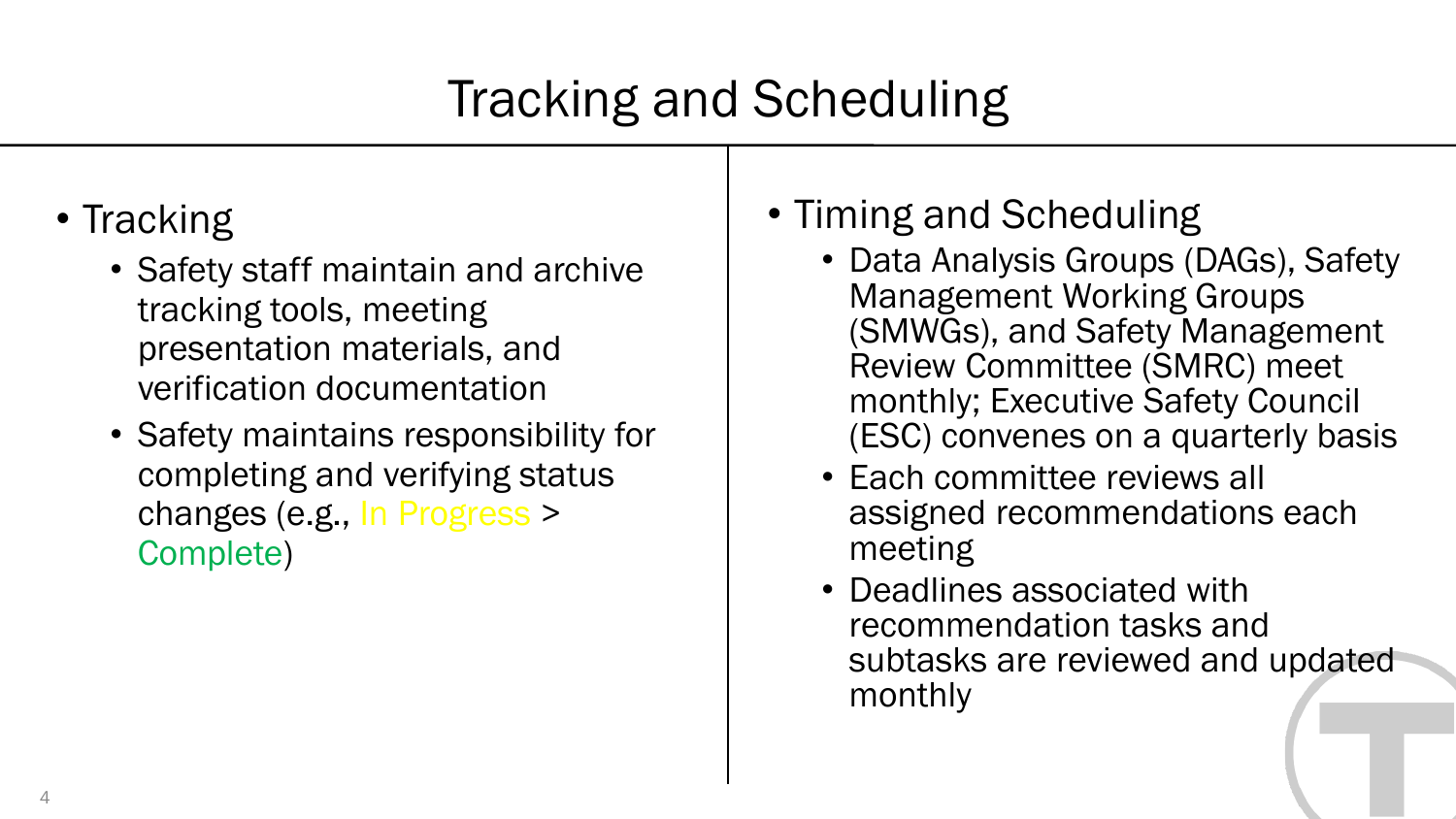### Recommendation Implementation Status

SRP Recommendations Implementation Status





- **In-progress**
- On-hold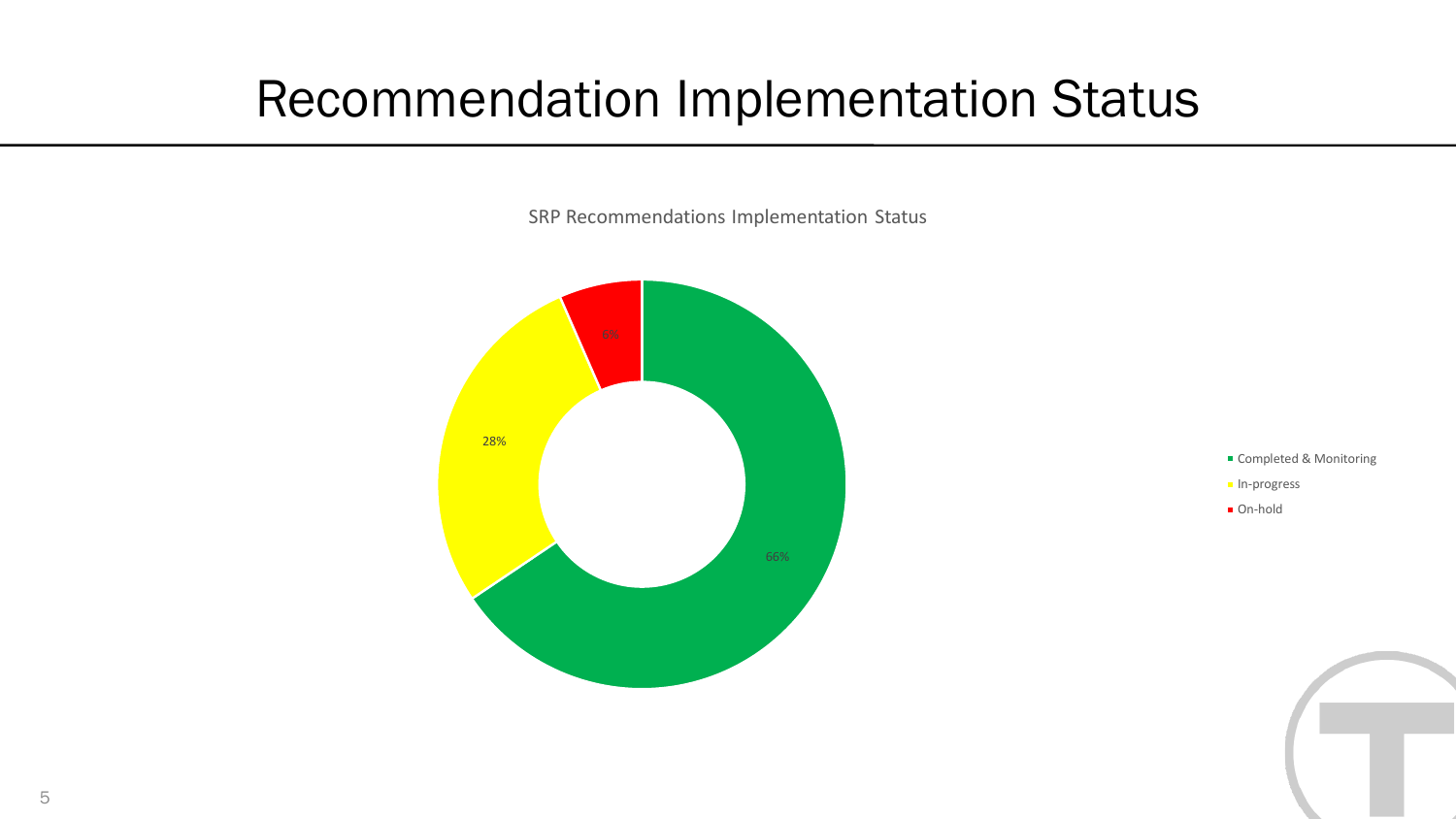#### Implementation Status by Category

SRP Implementation Status by Recommendation Category

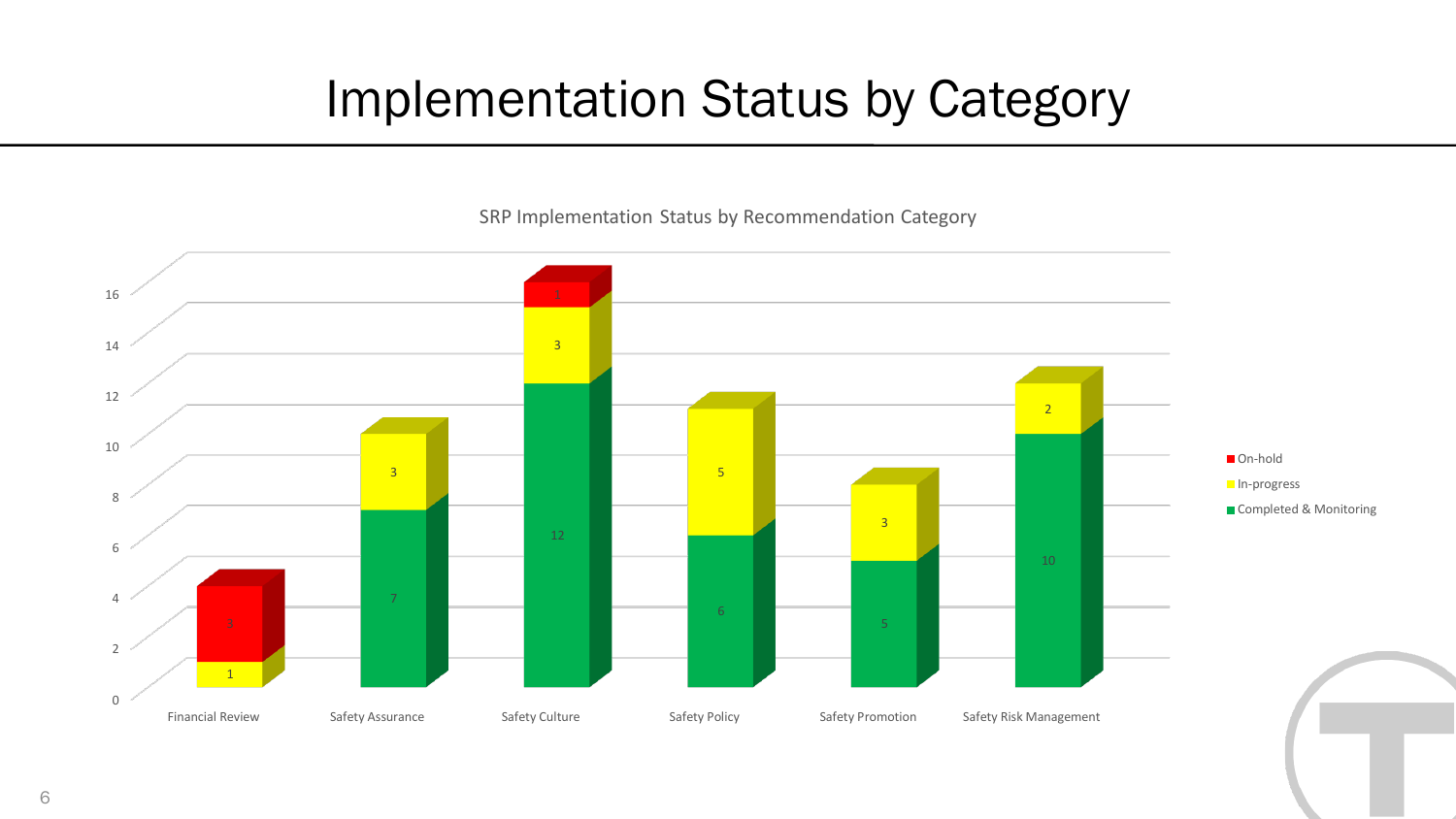# Appendix: Recommendation Implementation Status Tables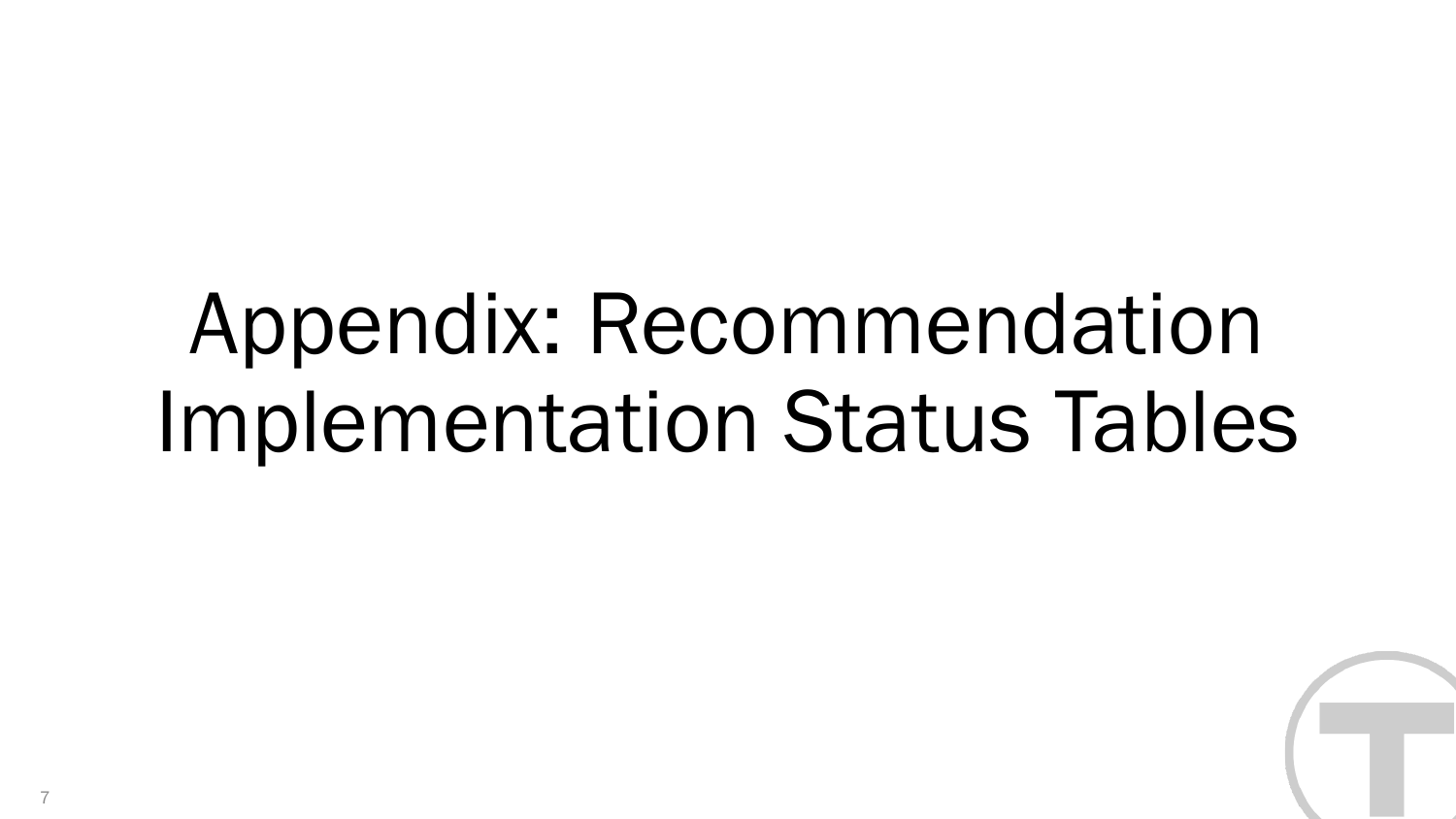| <b>Recommendation</b><br><b>Category</b> | <b>Finding</b><br><b>Number</b> | <b>SRP Finding</b>                                                                                                                                                                                                                                                                                                                                                                                                                                                                                                                                                                                                            | <b>Recommendation</b><br><b>Number</b> | <b>SRP Recommendation</b>                                                                                                                                                                                                                                                                                                                                                                                                                                                                                       | <b>Status</b>             |
|------------------------------------------|---------------------------------|-------------------------------------------------------------------------------------------------------------------------------------------------------------------------------------------------------------------------------------------------------------------------------------------------------------------------------------------------------------------------------------------------------------------------------------------------------------------------------------------------------------------------------------------------------------------------------------------------------------------------------|----------------------------------------|-----------------------------------------------------------------------------------------------------------------------------------------------------------------------------------------------------------------------------------------------------------------------------------------------------------------------------------------------------------------------------------------------------------------------------------------------------------------------------------------------------------------|---------------------------|
| Safety Policy                            | $\mathbf{1}$                    | MBTA management does not have defined safety<br>objectives, safety performance targets and safety<br>performance indicators. This circumstance has made<br>executive leadership and the FMCB "blind" to<br>organizational risk.<br>Effective PMI programs, as well as QA/QC activities, are<br>the agency's primary defenses against operational<br>incidents. Intense concentration on these activities<br>should be one of the central focuses of an accident<br>investigation. More importantly, simply performing<br>required PMIs and having effective QA/QC programs will<br>dramatically reduce operational incidents. | 1a                                     | MBTA management must establish safety<br>objectives, safety performance targets and<br>safety performance indicators. These metrics<br>should include both operations and safety<br>targets, i.e. derailments, collision, efficiency<br>testing, training, employee and customer injury<br>data as well as compliance rates with PMIs<br>activities for each department and other key<br>performance data as determined by senior<br>management.                                                                | Completed<br>& Monitoring |
| Safety Policy                            | $\mathbf{1}$                    | MBTA management does not have defined safety<br>objectives, safety performance targets and safety<br>performance indicators. This circumstance has made<br>executive leadership and the FMCB "blind" to<br>organizational risk.<br>Effective PMI programs, as well as QA/QC activities, are<br>the agency's primary defenses against operational<br>incidents. Intense concentration on these activities<br>should be one of the central focuses of an accident<br>investigation. More importantly, simply performing<br>required PMIs and having effective QA/QC programs will<br>dramatically reduce operational incidents. | 1 <sub>b</sub>                         | The establishment of PMI safety performance<br>targets and safety performance indicators must<br>ensure that these activities:<br>• are aligned with industry best practices,<br>• are occurring at the required frequency<br>• are monitored to ensure they have not been<br>inappropriately suspended or discontinued,<br>• are monitored to ensure required mid-life or<br>other critical system overhauls are conducted,<br>• have sufficient human capital to be carried<br>out,<br>• are properly funded. | Completed<br>& Monitoring |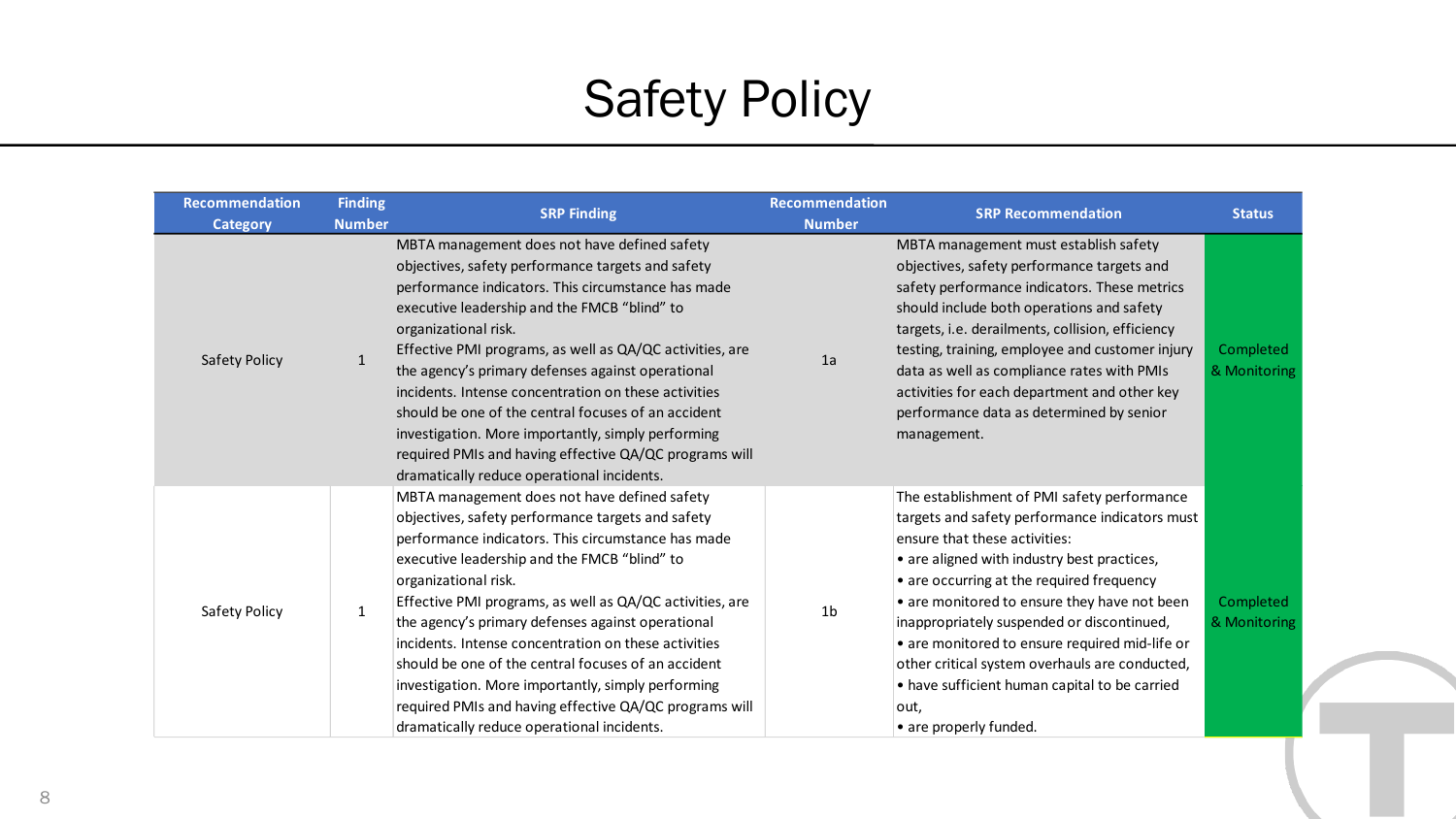| <b>Recommendation</b><br><b>Category</b> | <b>Finding</b><br><b>Number</b> | <b>SRP Finding</b>                                                                                                                                                                                                                                                                                                                                                                                                                                                                                                                                                                                                            | <b>Recommendation</b><br><b>Number</b> | <b>SRP Recommendation</b>                                                                                                                                                                                                                                                                       | <b>Status</b> |
|------------------------------------------|---------------------------------|-------------------------------------------------------------------------------------------------------------------------------------------------------------------------------------------------------------------------------------------------------------------------------------------------------------------------------------------------------------------------------------------------------------------------------------------------------------------------------------------------------------------------------------------------------------------------------------------------------------------------------|----------------------------------------|-------------------------------------------------------------------------------------------------------------------------------------------------------------------------------------------------------------------------------------------------------------------------------------------------|---------------|
| <b>Safety Policy</b>                     | $\mathbf{1}$                    | MBTA management does not have defined safety<br>objectives, safety performance targets and safety<br>performance indicators. This circumstance has made<br>executive leadership and the FMCB "blind" to<br>organizational risk.<br>Effective PMI programs, as well as QA/QC activities, are<br>the agency's primary defenses against operational<br>incidents. Intense concentration on these activities<br>should be one of the central focuses of an accident<br>investigation. More importantly, simply performing<br>required PMIs and having effective QA/QC programs will<br>dramatically reduce operational incidents. | 1 <sub>c</sub>                         | Once the above metrics are established, the<br>safety objectives, performance targets and<br>indicators must be formally communicated by<br>MBTA management throughout the agency (as<br>appropriate), reviewed and periodically<br>updated, and used to inform the allocation of<br>resources. | In-progress   |
| Safety Policy                            | $\mathbf{1}$                    | MBTA management does not have defined safety<br>objectives, safety performance targets and safety<br>performance indicators. This circumstance has made<br>executive leadership and the FMCB "blind" to<br>organizational risk.<br>Effective PMI programs, as well as QA/QC activities, are<br>the agency's primary defenses against operational<br>incidents. Intense concentration on these activities<br>should be one of the central focuses of an accident<br>investigation. More importantly, simply performing<br>required PMIs and having effective QA/QC programs will<br>dramatically reduce operational incidents. | 1 <sub>d</sub>                         | MBTA must establish effective organization-<br>wide QA/QC programs.                                                                                                                                                                                                                             | In-progress   |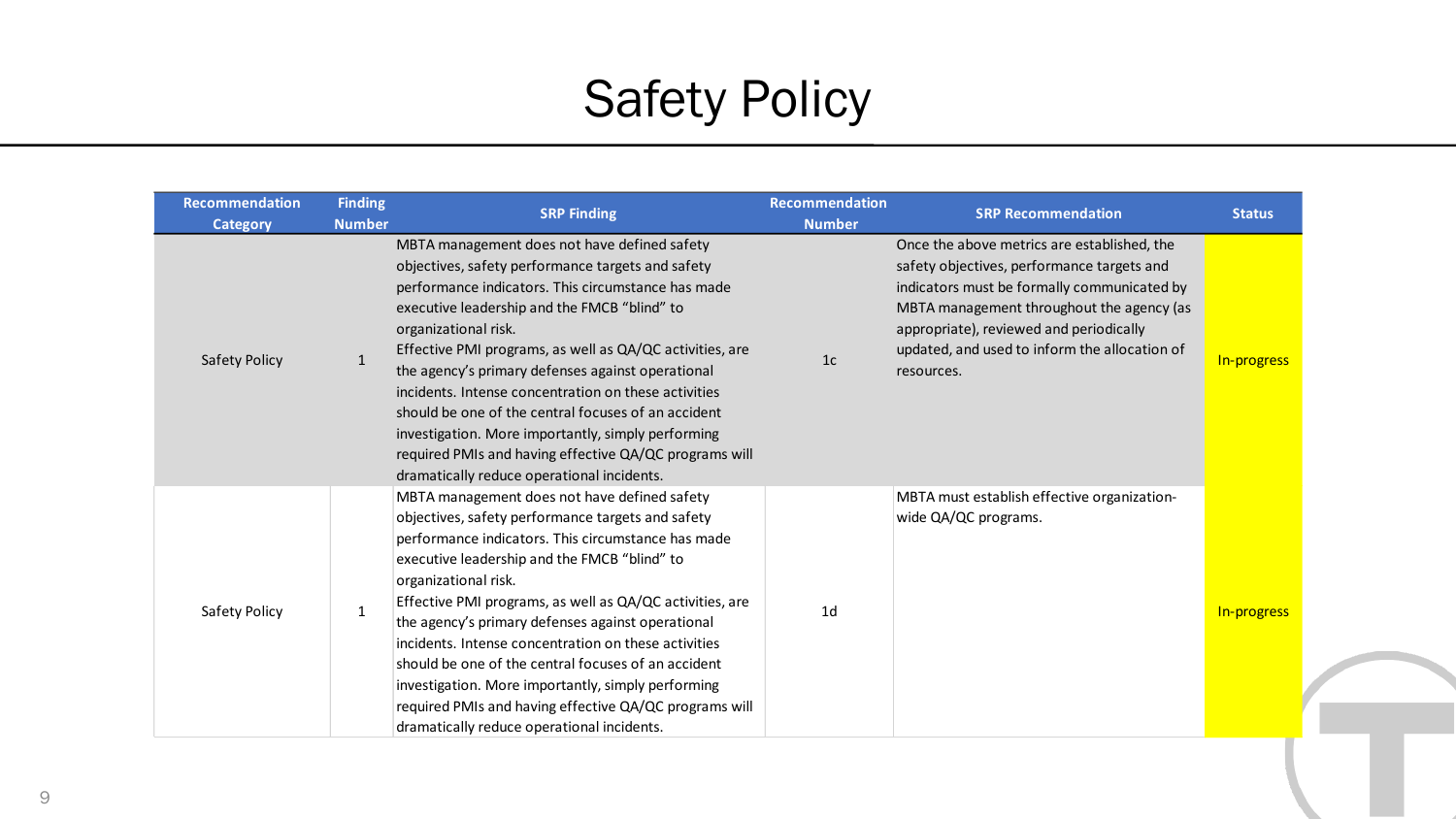| <b>Recommendation</b><br><b>Category</b> | <b>Finding</b><br><b>Number</b> | <b>SRP Finding</b>                                                                                                                                                                                                          | <b>Recommendation</b><br><b>Number</b> | <b>SRP Recommendation</b>                                                                                                                                                                                                                 | <b>Status</b>             |
|------------------------------------------|---------------------------------|-----------------------------------------------------------------------------------------------------------------------------------------------------------------------------------------------------------------------------|----------------------------------------|-------------------------------------------------------------------------------------------------------------------------------------------------------------------------------------------------------------------------------------------|---------------------------|
| Safety Policy                            | $\overline{2}$                  | A select portion of PMIs activities were intentionally<br>suspended on the transit side of the agency.                                                                                                                      | $\overline{2}$                         | MBTA management must identify and correct<br>all areas where deferred maintenance is<br>occurring.                                                                                                                                        | In-progress               |
| Safety Policy                            | 3                               | There is little or no data to support what PMIs are<br>required, or what has been accomplished.                                                                                                                             | 3                                      | MBTA management must ensure that sufficient<br>resources are directed toward expediating the<br>implementation of data collection systems, to<br>include, but not be limited to all MOW<br>departments, training and medical departments. | Completed<br>& Monitoring |
| Safety Policy                            | 4                               | Keolis is performing well. The Panel attributes this higher<br>level of performance to the structure provided by FRA<br>regulations.                                                                                        | 4                                      | MBTA should evaluate adopting FRA standards<br>on the transit side of the operation, where<br>appropriate, to provide guidance the workforce<br>and ensure accepted industry minimum<br>standards are followed.                           | In-progress               |
| Safety Policy                            | 5                               | Individuals on the FMCB, individuals in MBTA executive<br>leadership roles and many senior leaders do not have<br>"hands-on" transit operations and safety experience,<br>which are the core functions of the organization. | 5a                                     | MBTA must provide direct mentoring and<br>coaching to individuals in executive leadership<br>roles to make them more effective.                                                                                                           | In-progress               |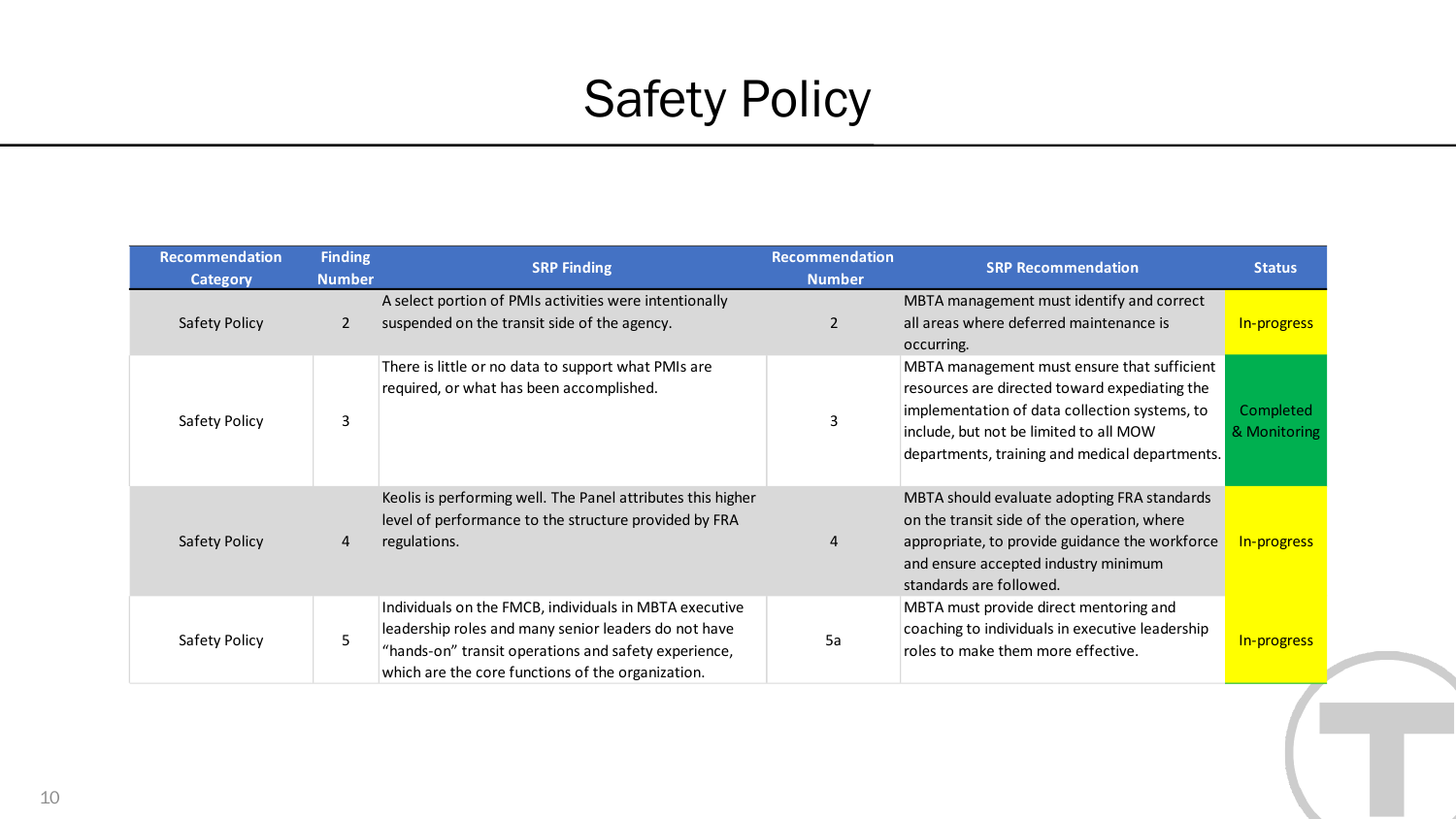| <b>Recommendation</b><br>Category | <b>Finding</b><br><b>Number</b> | <b>SRP Finding</b>                                                                                                                                                                                                                                                              | <b>Recommendation</b><br><b>Number</b> | <b>SRP Recommendation</b>                                                                                                                                                                                                                                                | <b>Status</b>             |
|-----------------------------------|---------------------------------|---------------------------------------------------------------------------------------------------------------------------------------------------------------------------------------------------------------------------------------------------------------------------------|----------------------------------------|--------------------------------------------------------------------------------------------------------------------------------------------------------------------------------------------------------------------------------------------------------------------------|---------------------------|
| <b>Safety Policy</b>              | 5                               | Individuals on the FMCB, individuals in MBTA executive<br>leadership roles and many senior leaders do not have<br>"hands-on" transit operations and safety experience,<br>which are the core functions of the organization.                                                     | 5 <sub>b</sub>                         | MBTA must build a leadership team that<br>contains seasoned transit professionals with<br>operations and safety expertise and experience.                                                                                                                                | Completed<br>& Monitoring |
| Safety Policy                     | 5                               | Individuals on the FMCB, individuals in MBTA executive<br>leadership roles and many senior leaders do not have<br>"hands-on" transit operations and safety experience,<br>which are the core functions of the organization.                                                     | 5c                                     | The FMCB should evaluate adding individuals<br>with operations and safety skillsets to their<br>ranks to provide a more holistic approach to<br>overseeing the MBTA.                                                                                                     | Completed<br>& Monitoring |
| <b>Safety Policy</b>              | 6                               | The leadership on the mass transit side of the house,<br>appears to be extremely distracted by preparing for<br>FMCB meetings, which are mandated to occur 36 times a<br>year. This dynamic is clearly affecting the operational and<br>safety performance of the organization. | ь                                      | MBTA and FMCB leaders should take measures<br>to reduce the required frequency of Board<br>meetings, i.e. petition the MA. legislature for<br>relief. If this is not feasible, identify other<br>methods of making the meetings less<br>burdensome on senior MBTA staff. | Completed<br>& Monitoring |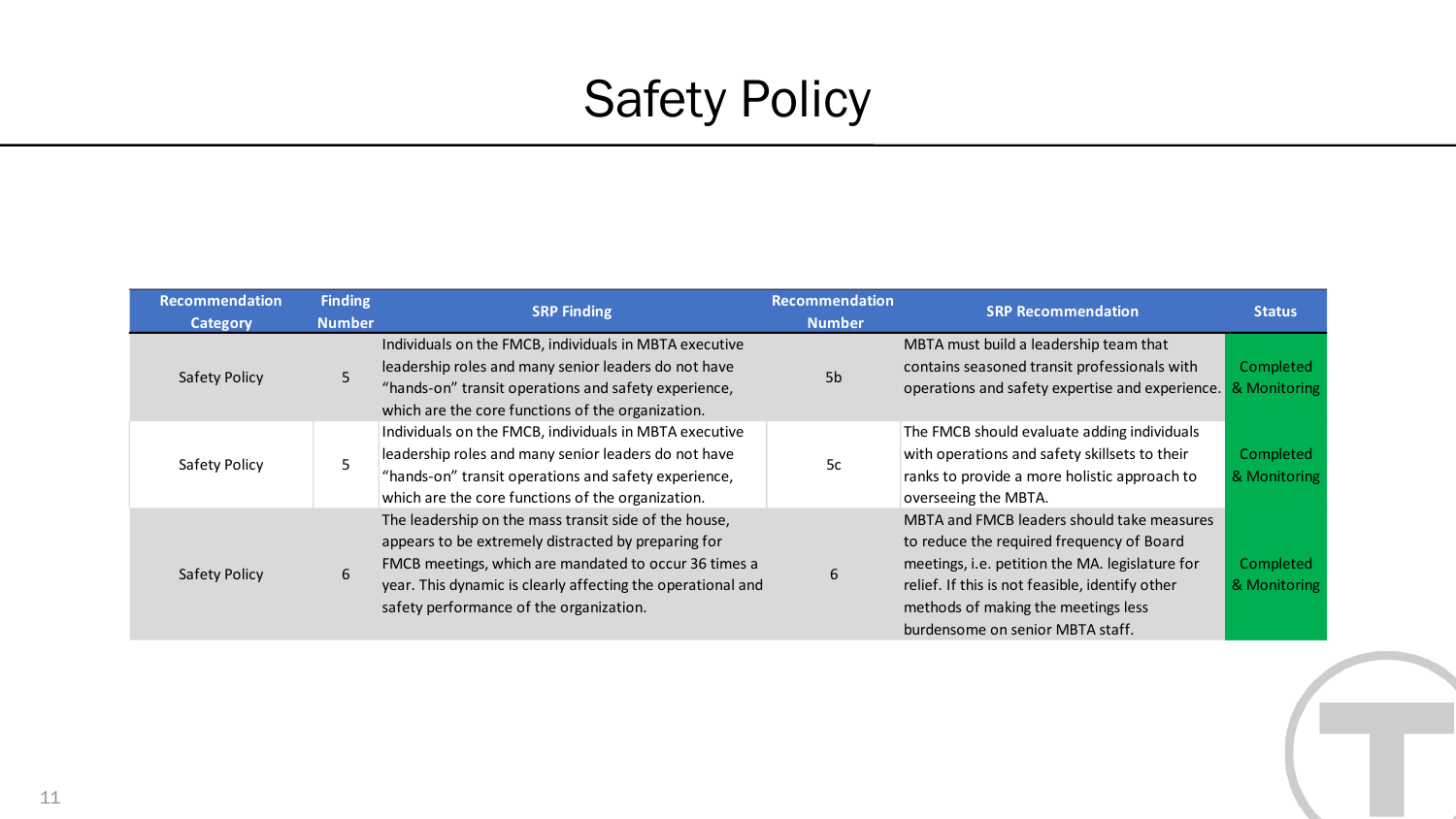| <b>Recommendation</b><br><b>Category</b> | <b>Finding</b><br><b>Number</b> | <b>SRP Finding</b>                                                                                                                                                                                                                                                                                                                                                                                                                         | <b>Recommendation</b><br><b>Number</b> | <b>SRP Recommendation</b>                                                                                                                                                   | <b>Status</b>             |
|------------------------------------------|---------------------------------|--------------------------------------------------------------------------------------------------------------------------------------------------------------------------------------------------------------------------------------------------------------------------------------------------------------------------------------------------------------------------------------------------------------------------------------------|----------------------------------------|-----------------------------------------------------------------------------------------------------------------------------------------------------------------------------|---------------------------|
| Safety Risk Management                   |                                 | The CAPs being produced by MBTA transit management<br>are not achieving the level of safety improvement<br>needed at the organization.                                                                                                                                                                                                                                                                                                     |                                        | The agency should formally adopt the<br>recommendations made in this report and track<br>them to closure.                                                                   | Completed<br>& Monitoring |
| Safety Risk Management                   | $\overline{2}$                  | The rapid closure of CAP action items does not provide<br>sufficient time for staff to monitor that these activities<br>are being repetitively performed. In addition, the CAPs<br>are not being sufficiently audited and analyzed to<br>evaluate whether they are effective.<br>CAPs that are not achieving the intended outcomes are<br>not being sent back through the Safety Risk Managment<br>process to be re-evaluated and revised. | 2a                                     | The Safety department should evaluate recently<br>"closed" CAPs to determine if they were<br>prematurely closed without a sufficient level of<br>verification and auditing. | Completed<br>& Monitoring |
| Safety Risk Management                   | $\overline{2}$                  | The rapid closure of CAP action items does not provide<br>sufficient time for staff to monitor that these activities<br>are being repetitively performed. In addition, the CAPs<br>are not being sufficiently audited and analyzed to<br>evaluate whether they are effective.<br>CAPs that are not achieving the intended outcomes are<br>not being sent back through the Safety Risk Managment<br>process to be re-evaluated and revised. | 2 <sub>b</sub>                         | Once the analysis described above is<br>completed, determine if any CAPs need to be<br>reopened, revised and reissued.                                                      | Completed<br>& Monitoring |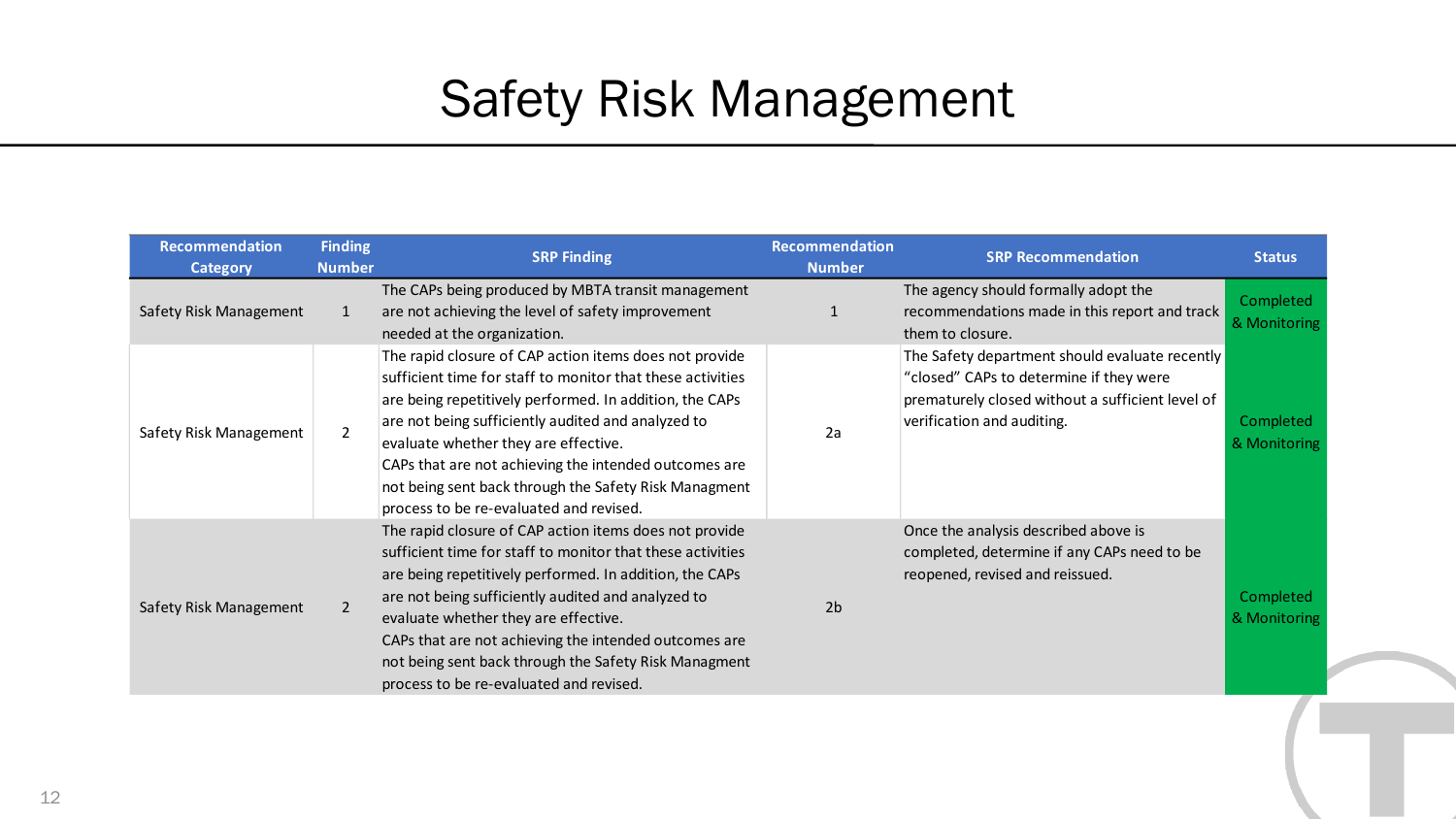| <b>Recommendation</b><br><b>Category</b> | <b>Finding</b><br><b>Number</b> | <b>SRP Finding</b>                                                                                                                                                                                                                                                                                                                                                                                                                         | Recommendation<br><b>Number</b> | <b>SRP Recommendation</b>                                                                                                                                                                                                                                                                                                                                                                                                                                                                                                                                                                                                                                           | <b>Status</b>             |
|------------------------------------------|---------------------------------|--------------------------------------------------------------------------------------------------------------------------------------------------------------------------------------------------------------------------------------------------------------------------------------------------------------------------------------------------------------------------------------------------------------------------------------------|---------------------------------|---------------------------------------------------------------------------------------------------------------------------------------------------------------------------------------------------------------------------------------------------------------------------------------------------------------------------------------------------------------------------------------------------------------------------------------------------------------------------------------------------------------------------------------------------------------------------------------------------------------------------------------------------------------------|---------------------------|
| Safety Risk Management                   | $\overline{2}$                  | The rapid closure of CAP action items does not provide<br>sufficient time for staff to monitor that these activities<br>are being repetitively performed. In addition, the CAPs<br>are not being sufficiently audited and analyzed to<br>evaluate whether they are effective.<br>CAPs that are not achieving the intended outcomes are<br>not being sent back through the Safety Risk Managment<br>process to be re-evaluated and revised. | 2c                              | MBTA should evaluate and revise their current<br>CAP procedures to ensure that it:<br>• requires data analysis over a sufficient period<br>of time to verify implementation and that<br>required actions are occurring on an ongoing<br>basis<br>• perform data analysis to determine if<br>additional actions are required<br>• audits the results of the mitigation to confirm<br>that the desired results are being achieved<br>• re-evaluate mitigations, if positive results are<br>not achieved<br>• defines the global strategy for addressing the<br>specific risk at the agency<br>• ensures that CAPs are not closed until all<br>elements are satisfied. | Completed<br>& Monitoring |
| Safety Risk Management                   | 3                               | MBTA is insular and does not optimally take advantage of<br>benchmarking opportunities.                                                                                                                                                                                                                                                                                                                                                    | 3a                              | MBTA should benchmark their existing practices<br>to include, but be limited to, rule compliance<br>testing programs, employee safety reporting<br>systems, accident investigations, PMIs, QA/QC<br>activities and ROW/RWP training. This can be<br>achieved via peer-to-peer discussions,<br>comparison to FRA regulations and APTA peer<br>reviews as some examples.                                                                                                                                                                                                                                                                                              | Completed<br>& Monitoring |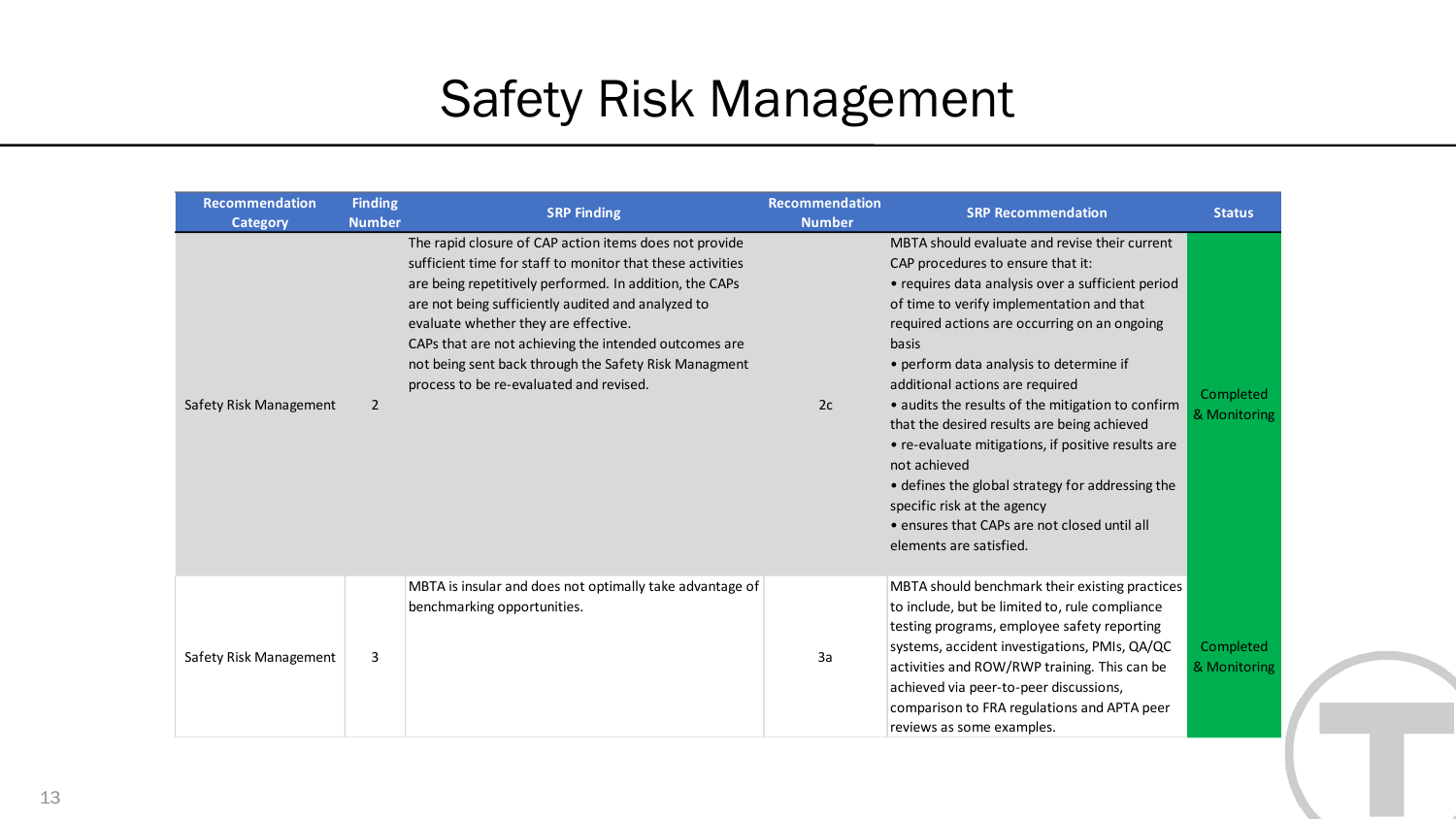| <b>Recommendation</b><br><b>Category</b> | <b>Finding</b><br><b>Number</b> | <b>SRP Finding</b>                                                                                                                                                                                                                                                                                                                                              | <b>Recommendation</b><br><b>Number</b> | <b>SRP Recommendation</b>                                                                                                                                                                                          | <b>Status</b>             |
|------------------------------------------|---------------------------------|-----------------------------------------------------------------------------------------------------------------------------------------------------------------------------------------------------------------------------------------------------------------------------------------------------------------------------------------------------------------|----------------------------------------|--------------------------------------------------------------------------------------------------------------------------------------------------------------------------------------------------------------------|---------------------------|
| Safety Risk Management                   | 3                               | MBTA is insular and does not optimally take advantage of<br>benchmarking opportunities.                                                                                                                                                                                                                                                                         | 3 <sub>b</sub>                         | MBTA must adopt and implement best practices<br>identified via benchmarking activities.                                                                                                                            | Completed<br>& Monitoring |
| Safety Risk Management                   | 4                               | Contractors performing safety sensitive functions, such<br>as operating work equipment rail vehicles, are not part of<br>Transit's Fatigue Risk Management Program.<br>Keolis lacks an OSA screening program.                                                                                                                                                   | 4a                                     | MBTA should evaluate requiring contractors,<br>who perform safety sensitive functions such as<br>operating work equipment, to comply with the<br>T's FRMP standards.                                               | In-progress               |
| Safety Risk Management                   | 4                               | Contractors performing safety sensitive functions, such<br>as operating work equipment rail vehicles, are not part of<br>Transit's Fatigue Risk Management Program.<br>Keolis lacks an OSA screening program.                                                                                                                                                   | 4 <sub>b</sub>                         | MBTA must ensure that the OSA screening<br>program and other appropriate measures to<br>combat fatigue on the commuter rail operation<br>are implemented.                                                          | Completed<br>& Monitoring |
| Safety Risk Management                   | 5                               | Many recent incidents had vehicle and track related<br>defects as causal factors in these events. Therefore, the<br>Panel requested third-party SMEs perform an<br>assessment.<br>There may be other key legacy assets that should be<br>independently evaluated to determine their functionality<br>such as Fire/Life/Safety, Ventilation and Drainage assets. | 5a                                     | MBTA management must evaluate and<br>implement as appropriate, the findings of the<br>third-party consultants assessing the Track and<br>Vehicle maintenance areas, with immediate<br>emphasis on QA/QC functions. | Completed<br>& Monitoring |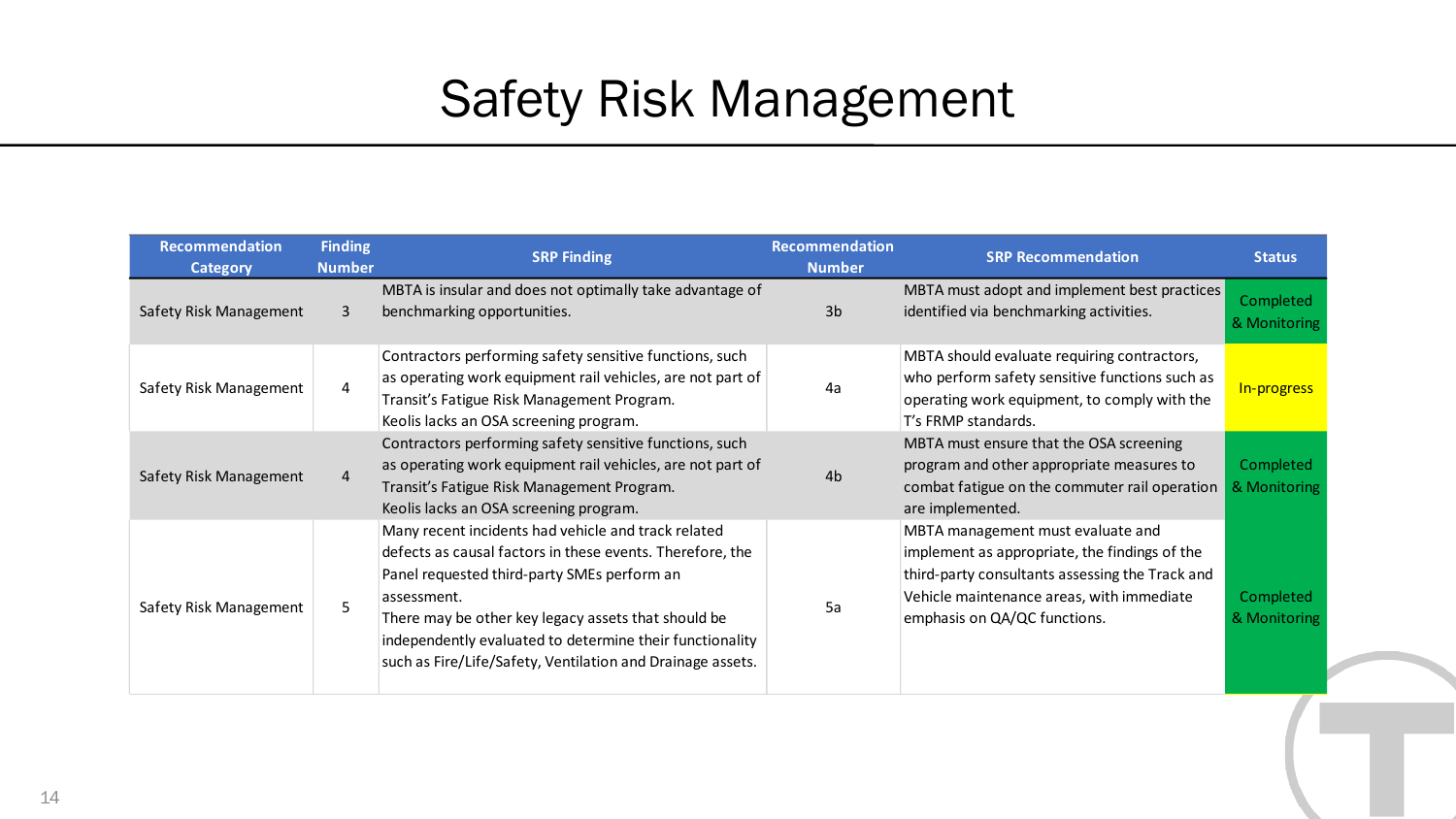| <b>Recommendation</b><br><b>Category</b> | <b>Finding</b><br><b>Number</b> | <b>SRP Finding</b>                                                                                                                                                                                                                                                                                                                                              | <b>Recommendation</b><br><b>Number</b> | <b>SRP Recommendation</b>                                                                                                                                        | <b>Status</b>             |
|------------------------------------------|---------------------------------|-----------------------------------------------------------------------------------------------------------------------------------------------------------------------------------------------------------------------------------------------------------------------------------------------------------------------------------------------------------------|----------------------------------------|------------------------------------------------------------------------------------------------------------------------------------------------------------------|---------------------------|
| Safety Risk Management                   | 5                               | Many recent incidents had vehicle and track related<br>defects as causal factors in these events. Therefore, the<br>Panel requested third-party SMEs perform an<br>assessment.<br>There may be other key legacy assets that should be<br>independently evaluated to determine their functionality<br>such as Fire/Life/Safety, Ventilation and Drainage assets. | 5 <sub>b</sub>                         | MBTA shall ensure that the appropriate level of<br>resources are made available to correct the<br>defects identified by the external SMEs in a<br>timely manner. | In-progress               |
| Safety Risk Management                   | 5                               | Many recent incidents had vehicle and track related<br>defects as causal factors in these events. Therefore, the<br>Panel requested third-party SMEs perform an<br>assessment.<br>There may be other key legacy assets that should be<br>independently evaluated to determine their functionality<br>such as Fire/Life/Safety, Ventilation and Drainage assets. | 5c                                     | MBTA must evaluate if other key legacy asset<br>system need third-party SME inspections, such<br>as Fire/Life/Safety, Ventilation and Drainage<br>assets.        | Completed<br>& Monitoring |
| Safety Risk Management                   | 6                               | The SRP believes that there is reluctance on the part of<br>vehicle maintenance personnel to continue putting the<br>needed level of resources into maintaining the older fleet<br>of cars, as they are scheduled to be retired in the near<br>future.                                                                                                          | 6                                      | MBTA must continue to maintain rail cars to<br>agency standards as long as the vehicles are<br>used in passenger service.                                        | Completed<br>& Monitoring |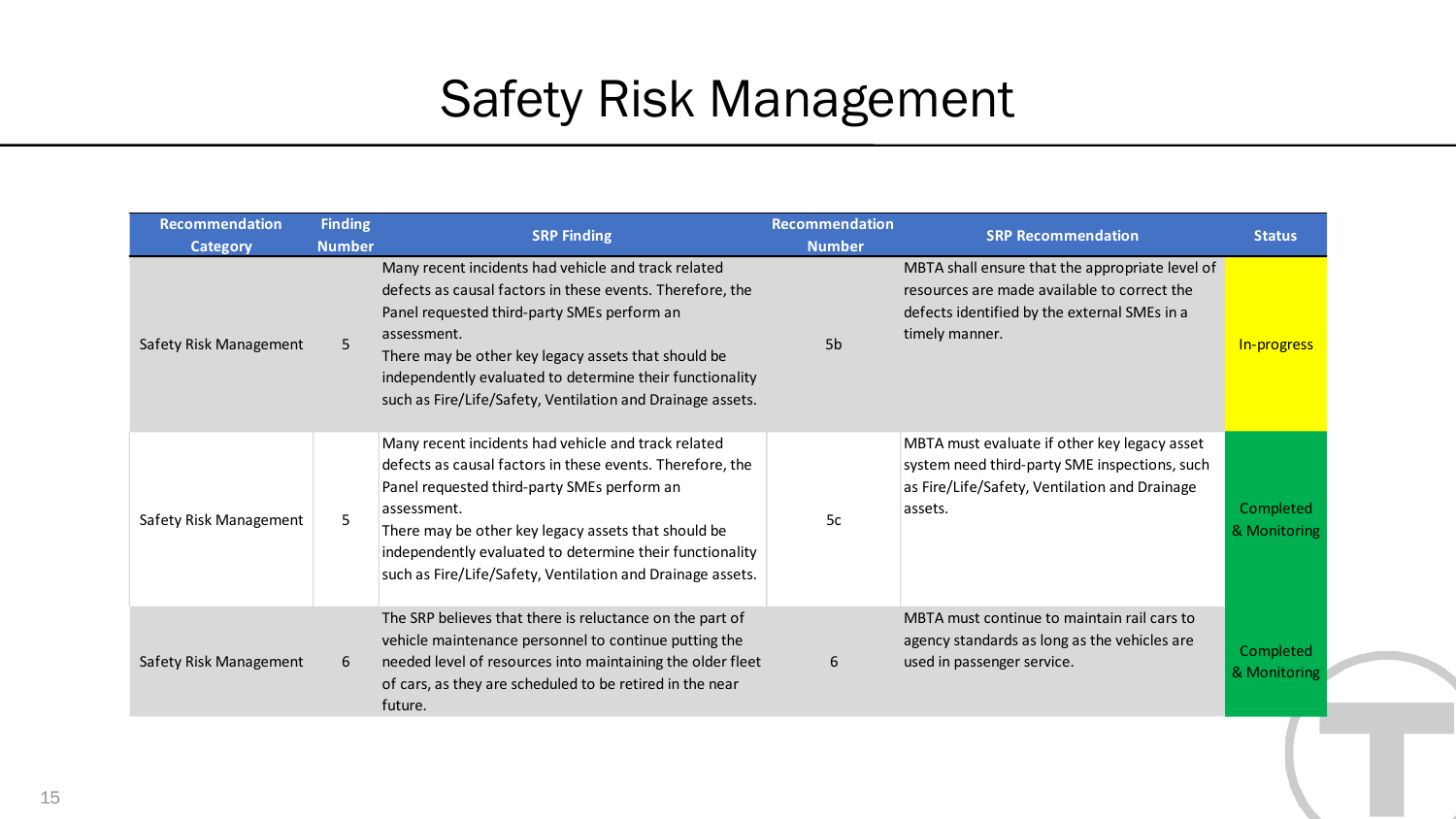| <b>Recommendation</b><br><b>Category</b> | <b>Finding</b><br><b>Number</b> | <b>SRP Finding</b>                                                                                                                                            | <b>Recommendation</b><br><b>Number</b> | <b>SRP Recommendation</b>                                                                                                                                                                                                                                                                                                                                     | <b>Status</b>             |
|------------------------------------------|---------------------------------|---------------------------------------------------------------------------------------------------------------------------------------------------------------|----------------------------------------|---------------------------------------------------------------------------------------------------------------------------------------------------------------------------------------------------------------------------------------------------------------------------------------------------------------------------------------------------------------|---------------------------|
| Safety Assurance                         |                                 | MBTA operations and safety management do not have a<br>sufficient presence in the field; therefore, they are not<br>adequately monitoring regular operations. |                                        | MBTA executive management should establish<br>methods to increase opportunities for<br>leadership to spend more time in the field, i.e.<br>"No meetings days", joint management & union<br>audits, performance reviews with managerial<br>engagements with frontline employees as a<br>metric, mandate weekly field time for all<br>managers and supervisors. | Completed<br>& Monitoring |
| Safety Assurance                         | $\overline{2}$                  | The current culture of blame and retaliation at the<br>MBTA's transit operation is impeding the T's ability to<br>achieve a greater level of risk management. | 2a                                     | MBTA management should evaluate adopting a<br>third party employee safety reporting system,<br>i.e. C3RS or the BTS system.                                                                                                                                                                                                                                   | Completed<br>& Monitoring |
| Safety Assurance                         | $\overline{2}$                  | The current culture of blame and retaliation at the<br>MBTA's transit operation is impeding the T's ability to<br>achieve a greater level of risk management. | 2 <sub>b</sub>                         | MBTA management must actively encourage<br>employees to report safety concerns and<br>promote existing and future employee safety<br>reporting systems.                                                                                                                                                                                                       | Completed<br>& Monitoring |
| Safety Assurance                         | $\overline{2}$                  | The current culture of blame and retaliation at the<br>MBTA's transit operation is impeding the T's ability to<br>achieve a greater level of risk management. | 2c                                     | MBTA management must implement<br>mechanisms to provide feedback to employees<br>on actions that have been taking in response to<br>reported safety concerns.                                                                                                                                                                                                 | Completed<br>& Monitoring |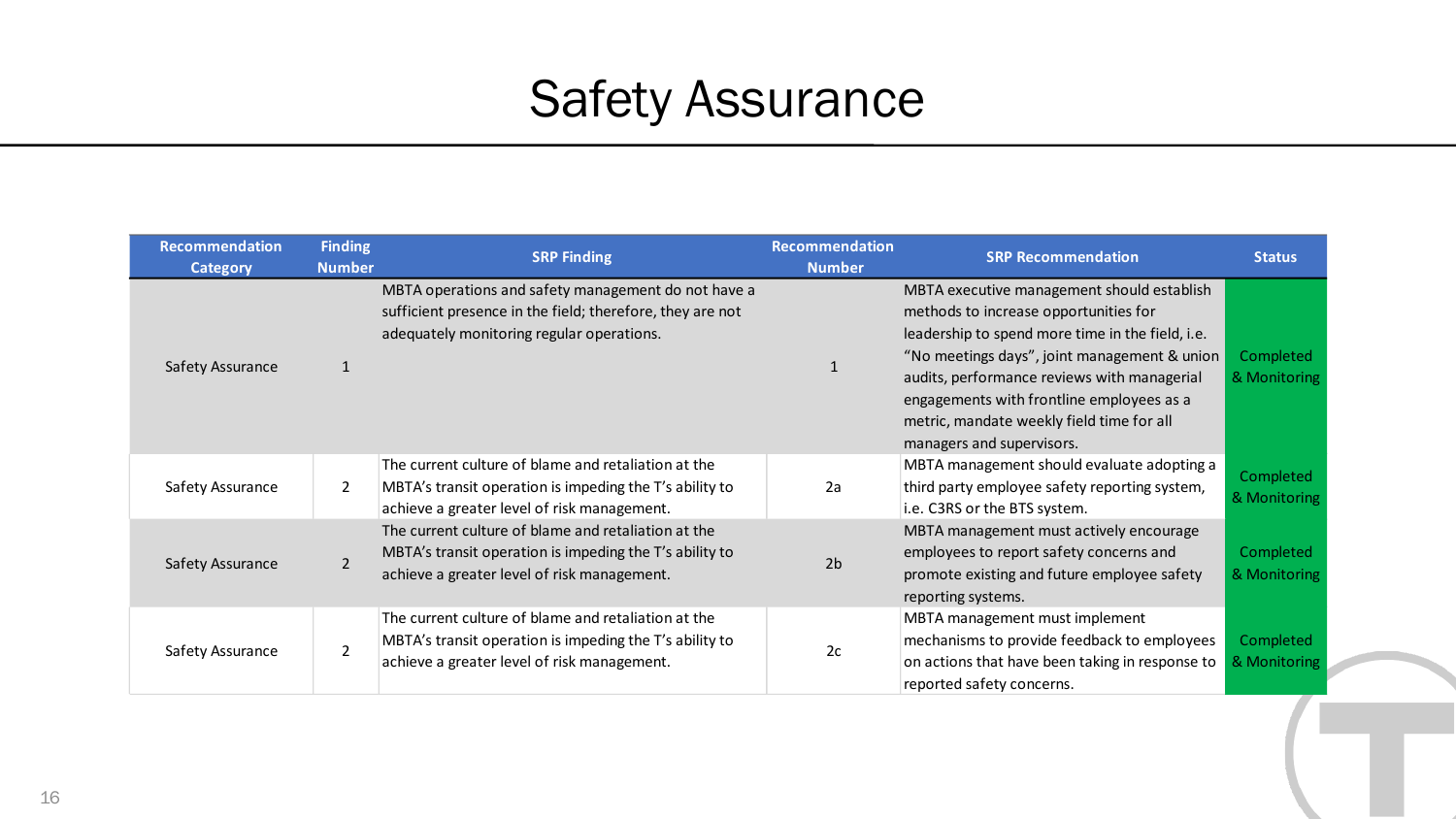| <b>Recommendation</b><br><b>Category</b> | <b>Finding</b><br><b>Number</b> | <b>SRP Finding</b>                                                                                                                                                                                                                                                                                                                                                                                                                               | <b>Recommendation</b><br><b>Number</b> | <b>SRP Recommendation</b>                                                                                                                                                                                                                                                   | <b>Status</b>             |
|------------------------------------------|---------------------------------|--------------------------------------------------------------------------------------------------------------------------------------------------------------------------------------------------------------------------------------------------------------------------------------------------------------------------------------------------------------------------------------------------------------------------------------------------|----------------------------------------|-----------------------------------------------------------------------------------------------------------------------------------------------------------------------------------------------------------------------------------------------------------------------------|---------------------------|
| Safety Assurance                         | $\overline{3}$                  | The Safety department cannot lead an independent,<br>comprehensive accident investigation due to a lack of<br>Subject Matter Experts. This inadequacy is even more<br>pronounced for events centered around Mechanical &<br>Engineering issues.                                                                                                                                                                                                  | 3                                      | The Safety department is pursuing resources to<br>address the SME finding. The Safety department<br>must provide executive leadership with periodic<br>updates on this activity (headcount and ZBB<br>issues will be discussed in the Financial<br>recommendation section). | Completed<br>& Monitoring |
| Safety Assurance                         | 4                               | Design modifications have occurred without regimented<br>safety certification being conducted. This circumstance is<br>due to the operating departments not involving the<br>Safety department in day-to-day activities.                                                                                                                                                                                                                         | 4                                      | MBTA management must ensure that all<br>management is aware of safety certification<br>requirements. This can be achieved via SMS<br>training, operational bulletins, and "Lessons<br>Learned" bulletins, as some examples.                                                 | Completed<br>& Monitoring |
| Safety Assurance                         | 5                               | There does not appear to clear lines of supervision for<br>motor-persons.<br>It is not evident that "ride checks" that gauge the caliber<br>of employee's performance is being conducted on motor-<br>persons. This action is especially critical for new motor-<br>persons.<br>Motor-person training should be evaluated to ensure<br>employees fully understand the requirements of their job<br>as well as the consequences of their actions. | 5a                                     | MBTA management must establish clear lines of<br>reporting for motor-persons and their<br>immediate supervisors.                                                                                                                                                            | Completed<br>& Monitoring |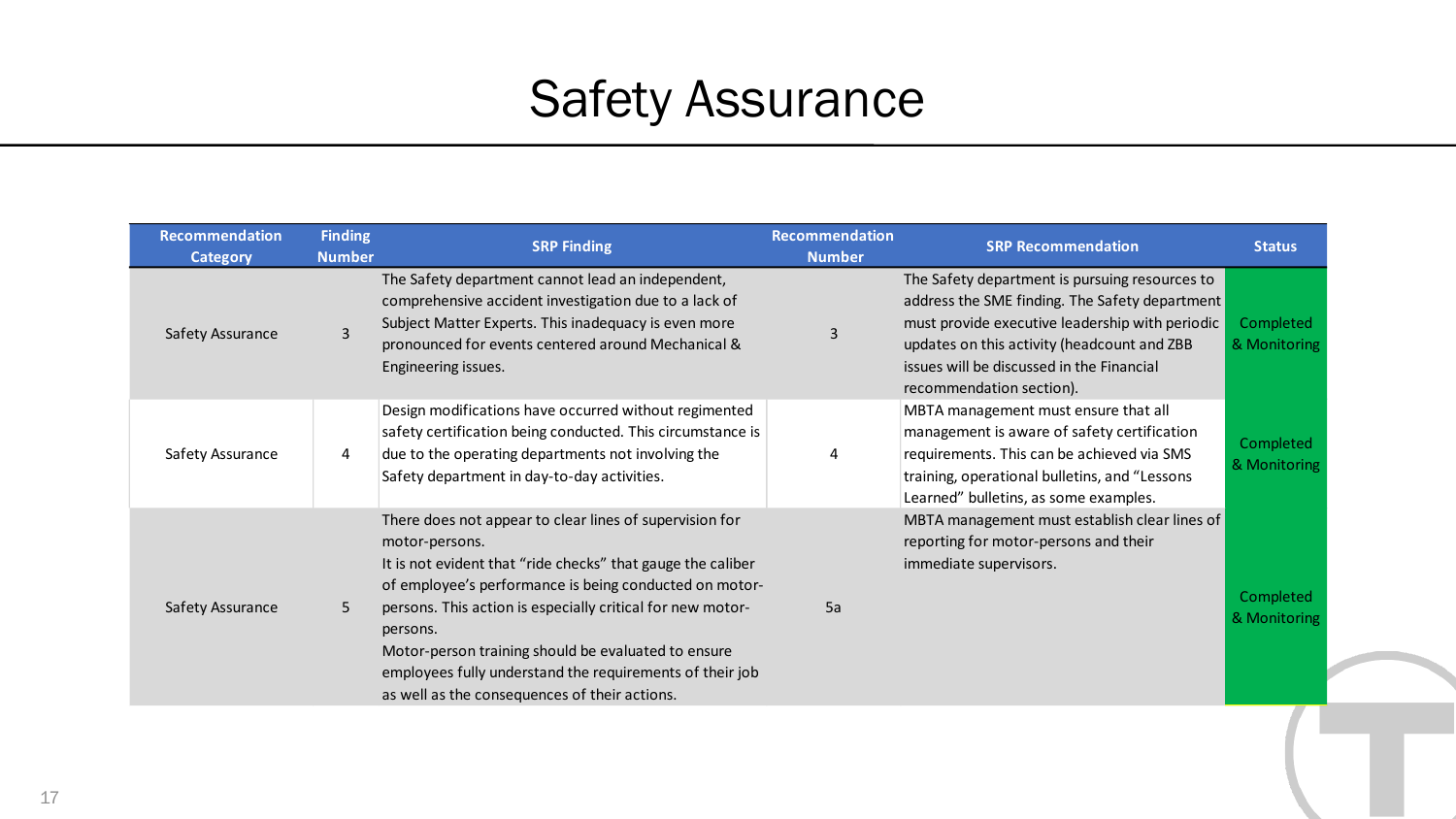| <b>Recommendation</b><br><b>Category</b> | <b>Finding</b><br><b>Number</b> | <b>SRP Finding</b>                                                                                                                                                                                                                                                                                                                                                                                                                               | <b>Recommendation</b><br><b>Number</b> | <b>SRP Recommendation</b>                                                                                             | <b>Status</b> |  |
|------------------------------------------|---------------------------------|--------------------------------------------------------------------------------------------------------------------------------------------------------------------------------------------------------------------------------------------------------------------------------------------------------------------------------------------------------------------------------------------------------------------------------------------------|----------------------------------------|-----------------------------------------------------------------------------------------------------------------------|---------------|--|
| Safety Assurance                         | 5 <sup>5</sup>                  | There does not appear to clear lines of supervision for<br>motor-persons.<br>It is not evident that "ride checks" that gauge the caliber<br>of employee's performance is being conducted on motor-<br>persons. This action is especially critical for new motor-<br>persons.<br>Motor-person training should be evaluated to ensure<br>employees fully understand the requirements of their job<br>as well as the consequences of their actions. | 5 <sub>b</sub>                         | MBTA management must establish a defined<br>frequency for motor-person read checks and<br>give feedback to employees. | In-progress   |  |
| Safety Assurance                         | 5                               | There does not appear to clear lines of supervision for<br>motor-persons.<br>It is not evident that "ride checks" that gauge the caliber<br>of employee's performance is being conducted on motor-<br>persons. This action is especially critical for new motor-<br>persons.<br>Motor-person training should be evaluated to ensure<br>employees fully understand the requirements of their job<br>as well as the consequences of their actions. | 5c                                     | MBTA manage must establish and monitor<br>safety performance and safety performance<br>indicators for this activity.  | In-progress   |  |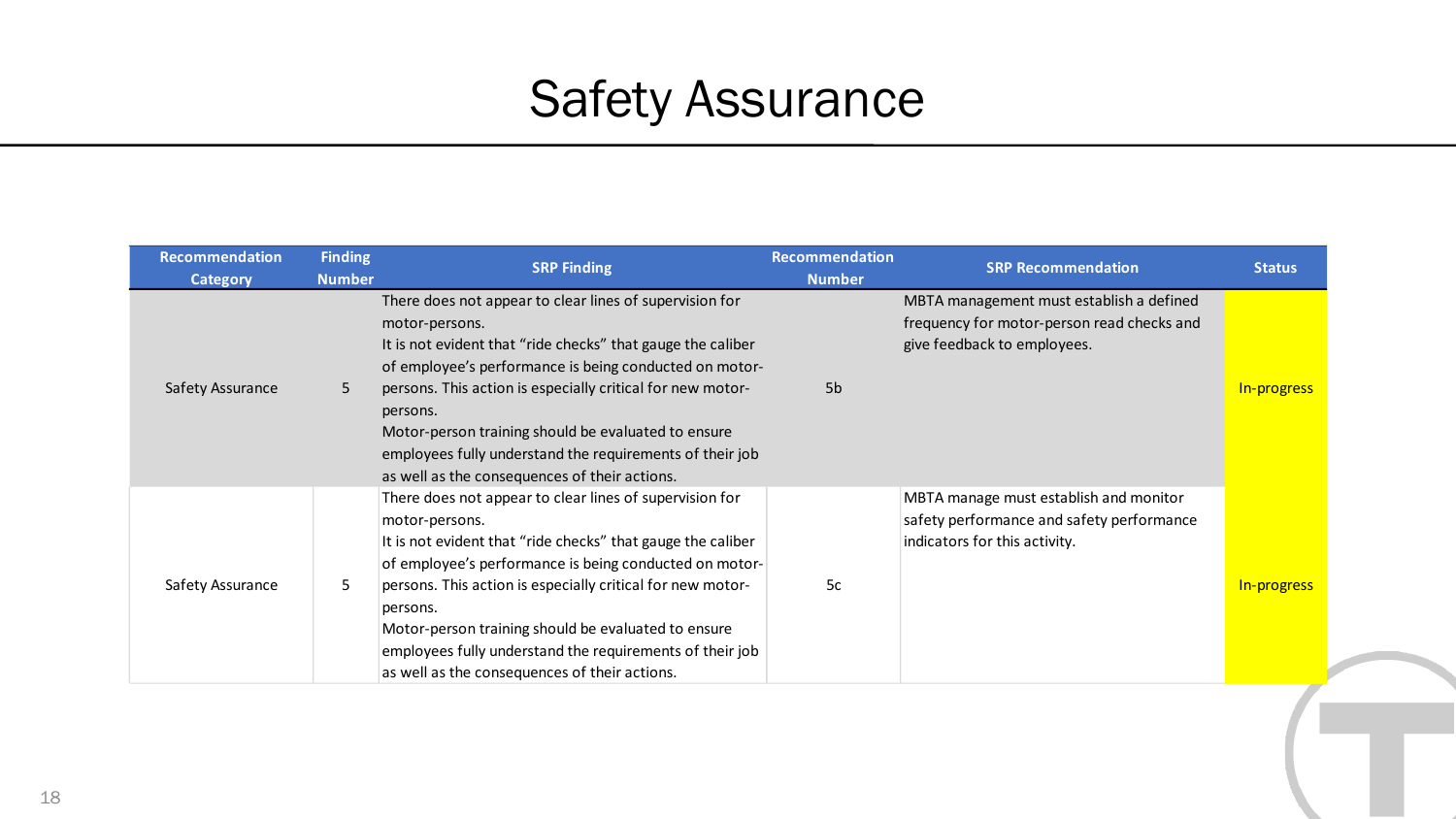| <b>Recommendation</b><br><b>Category</b> | <b>Finding</b><br><b>Number</b> | <b>SRP Finding</b>                                                                                                                                                                                                                                                                                                                                                                                                                               | <b>Recommendation</b><br><b>Number</b> | <b>SRP Recommendation</b>                                                                                                                                                                                                      | <b>Status</b> |
|------------------------------------------|---------------------------------|--------------------------------------------------------------------------------------------------------------------------------------------------------------------------------------------------------------------------------------------------------------------------------------------------------------------------------------------------------------------------------------------------------------------------------------------------|----------------------------------------|--------------------------------------------------------------------------------------------------------------------------------------------------------------------------------------------------------------------------------|---------------|
| Safety Assurance                         |                                 | There does not appear to clear lines of supervision for<br>motor-persons.<br>It is not evident that "ride checks" that gauge the caliber<br>of employee's performance is being conducted on motor-<br>persons. This action is especially critical for new motor-<br>persons.<br>Motor-person training should be evaluated to ensure<br>employees fully understand the requirements of their job<br>as well as the consequences of their actions. | 5d                                     | MBTA management must evaluate the current<br>Motor-person training to ensure employees are<br>adequately trained on their duties and<br>understand the consequences of their actions,<br>such as over-speeding as one example. | In-progress   |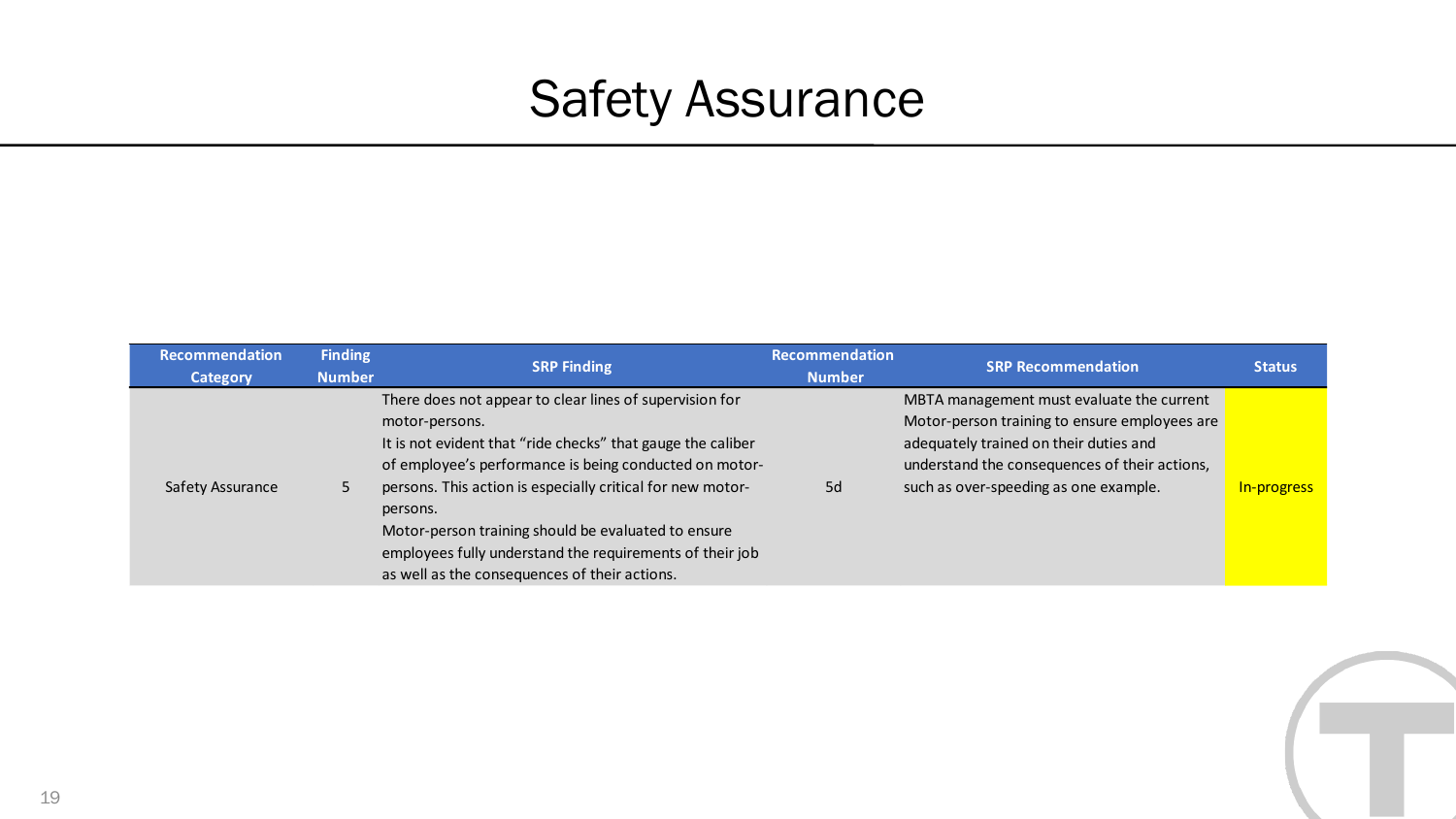# Safety Promotion

| <b>Recommendation</b><br><b>Category</b> | <b>Finding</b><br><b>Number</b> | <b>SRP Finding</b>                                                                                                                                                                                                                                                                                                                                                                                                                                                                                                                                  | <b>Recommendation</b><br><b>Number</b> | <b>SRP Recommendation</b>                                                                                                                                                               | <b>Status</b>             |
|------------------------------------------|---------------------------------|-----------------------------------------------------------------------------------------------------------------------------------------------------------------------------------------------------------------------------------------------------------------------------------------------------------------------------------------------------------------------------------------------------------------------------------------------------------------------------------------------------------------------------------------------------|----------------------------------------|-----------------------------------------------------------------------------------------------------------------------------------------------------------------------------------------|---------------------------|
| Safety Promotion                         | $\mathbf{1}$                    | The MBTA transit training function is decentralized which<br>creates internal oversight issues regarding assessing the<br>consistency and caliber of the training that is being<br>delivered.                                                                                                                                                                                                                                                                                                                                                       |                                        | MBTA must evaluate centralizing training to<br>ensure consistency and caliber of training being<br>delivered.                                                                           | In-progress               |
| Safety Promotion                         | $\overline{2}$                  | The volume of students attending RWP training created<br>time management challenges for the instructor, which<br>resulted in key training areas being glossed over or were<br>not covered at all.                                                                                                                                                                                                                                                                                                                                                   | $\overline{2}$                         | Training management must establish and<br>enforce manageable maximum class sizes<br>(issues regarding headcounts and ZBB will be<br>covered in the Financial recommendations<br>below). | Completed<br>& Monitoring |
| Safety Promotion                         | 3                               | The instructor wrote the answers to the five questions<br>regarding the bus safety curriculum on the chalkboard for<br>the class to use on the final exam. This act improved the<br>student's odds of passing the course and receiving a ROW<br>certification card.<br>The speed in which critical material was covered raises<br>concerns that novices to the transit industry may not<br>have absorbed enough working knowledge to recognize a<br>ROW procedural error or that they will have the<br>confidence to invoke a Good Faith Challenge. | 3                                      | MBTA Training management should routinely<br>audit training classes to be aware of and<br>identify these types of deviations in training<br>protocols and develop CAPs to address.      | In-progress               |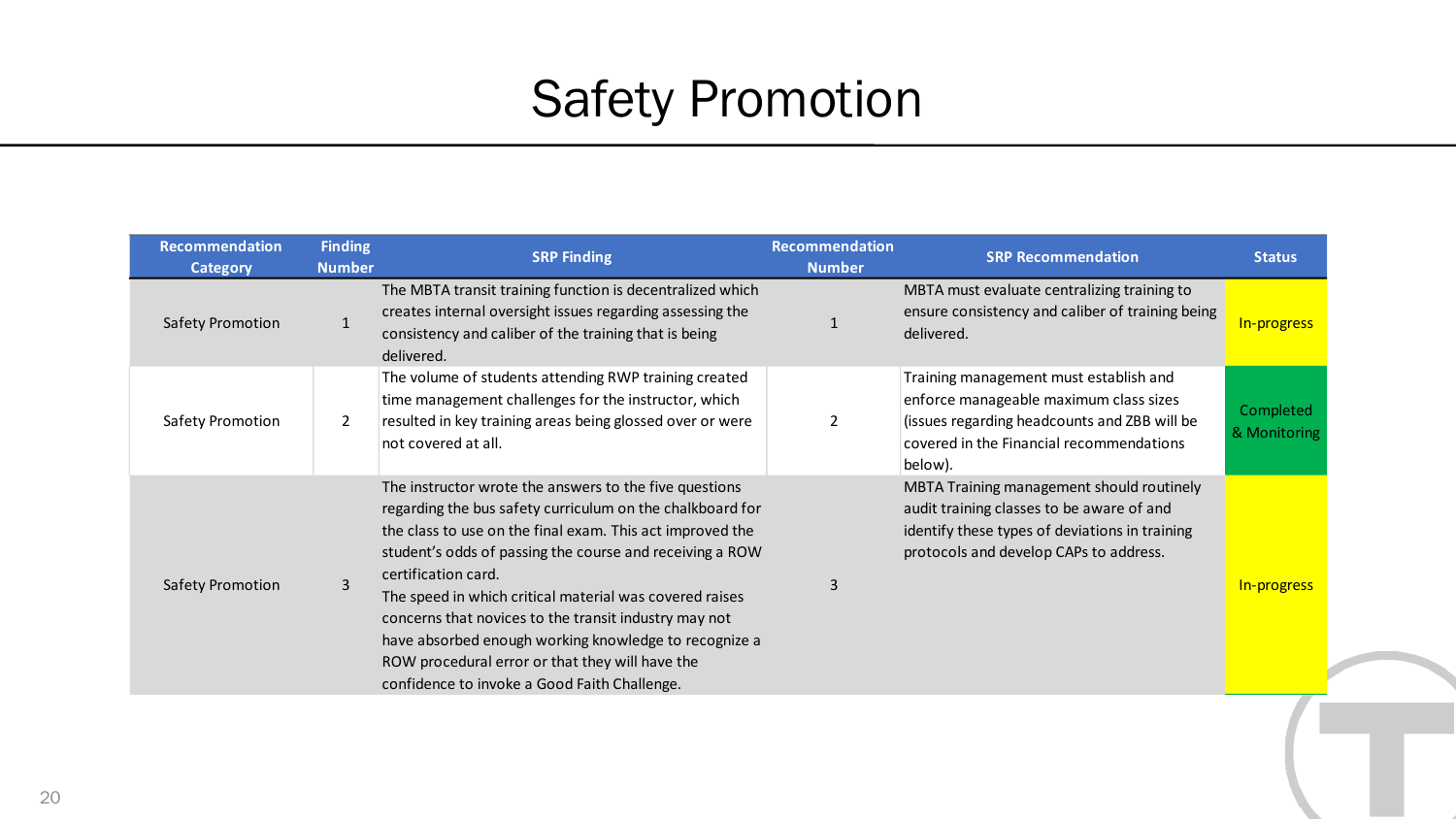# Safety Promotion

| <b>Recommendation</b><br>Category | <b>Finding</b><br><b>Number</b> | <b>SRP Finding</b>                                                                                                                                               | <b>Recommendation</b><br><b>Number</b> | <b>SRP Recommendation</b>                                                                                                                                             | <b>Status</b>             |
|-----------------------------------|---------------------------------|------------------------------------------------------------------------------------------------------------------------------------------------------------------|----------------------------------------|-----------------------------------------------------------------------------------------------------------------------------------------------------------------------|---------------------------|
| <b>Safety Promotion</b>           | $\overline{4}$                  | Training manuals are printed in Black and White;<br>however, the different colored flags in the curriculum are<br>not labeled by color.                          |                                        | MBTA must either resume printing color training<br>manuals or update the current manuals to<br>provide color coded labeling where applicable.                         | Completed<br>& Monitoring |
| Safety Promotion                  | 5                               | There does not appear to be clearly defined PPE<br>standards that are understood across the organization.                                                        | 5a                                     | MBTA needs to define their minimum standards<br>for ROW PPE, communicate the standards to<br>the workforce and enforce them.                                          | Completed<br>& Monitoring |
| <b>Safety Promotion</b>           | 5                               | There does not appear to be clearly defined PPE<br>standards that are understood across the organization.                                                        | 5b                                     | MBTA needs to perform a critical assessment of<br>employee safety needs beyond ROW PPE, i.e.<br>harnesses for fall protection, PPE for Hot Work,<br>as some examples. | In-progress               |
| Safety Promotion                  | 6                               | While the MBTA is making progress in implementing SMS,<br>there is clearly a need for further improvement in the<br>many areas described throughout this report. | 6а                                     | MBTA must conduct an organization-wide SMS<br>gap analysis to determine the agency's current<br>SMS maturity level.                                                   | Completed<br>& Monitoring |
| Safety Promotion                  | 6                               | While the MBTA is making progress in implementing SMS,<br>there is clearly a need for further improvement in the<br>many areas described throughout this report. | 6 <sub>b</sub>                         | The SMS gap analysis of the Safety department<br>should receive priority as they are instrumental<br>in the implementation of the agency's SMS<br>program.            | Completed<br>& Monitoring |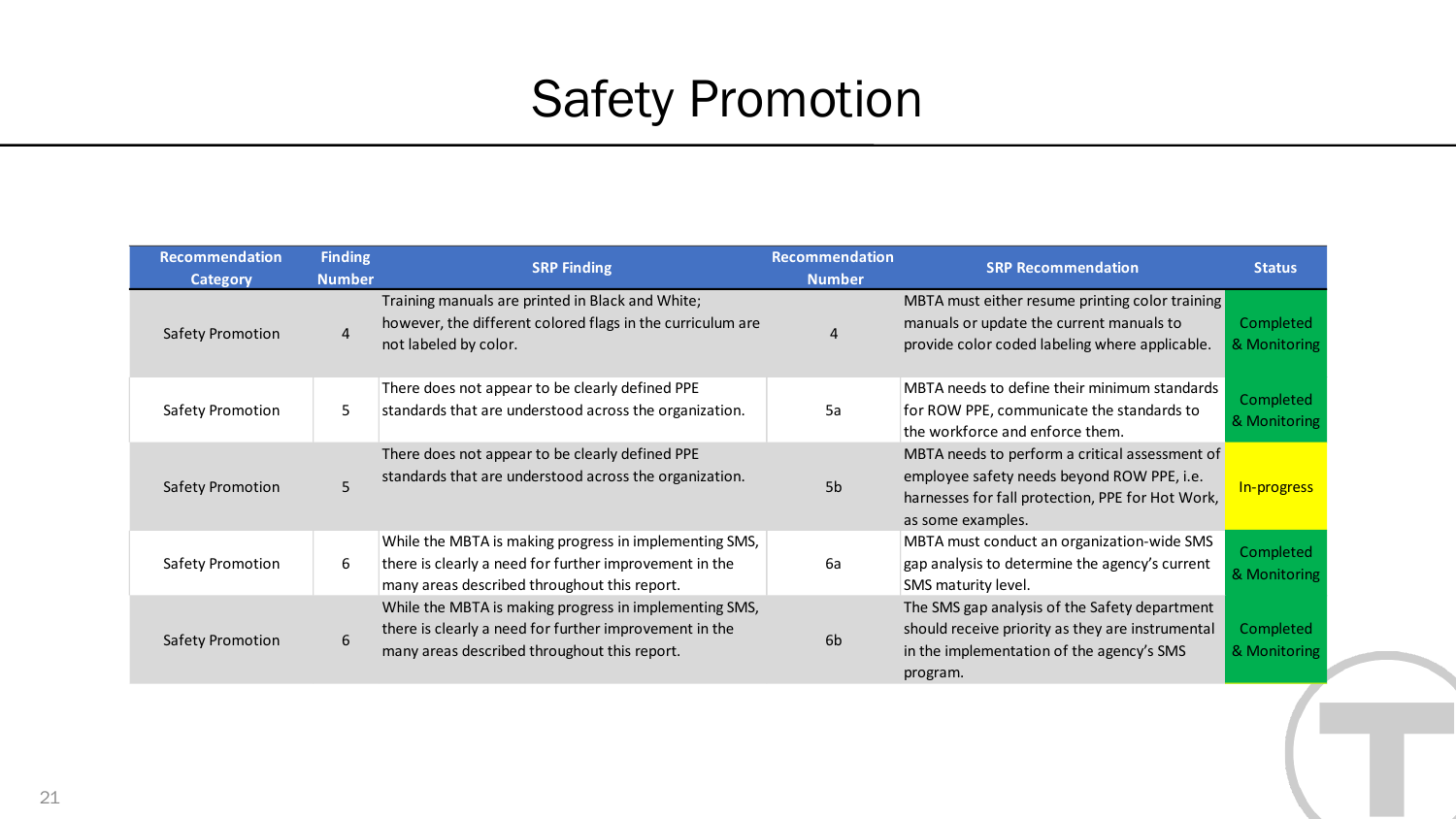#### Financial Review

| <b>Recommendation</b><br><b>Category</b> | <b>Finding</b><br><b>Number</b> | <b>SRP Finding</b>                                                                                                                                                                                                                                                                                                                | <b>Recommendation</b><br><b>Number</b> | <b>SRP Recommendation</b>                                                                                                                                                                                    | <b>Status</b> |
|------------------------------------------|---------------------------------|-----------------------------------------------------------------------------------------------------------------------------------------------------------------------------------------------------------------------------------------------------------------------------------------------------------------------------------|----------------------------------------|--------------------------------------------------------------------------------------------------------------------------------------------------------------------------------------------------------------|---------------|
| <b>Financial Review</b>                  |                                 | The FMCB strategic plan is overly focused on delivering<br>the Capital budget. While the plan mentions that "asset<br>management and life-cycle maintenance are the keys to<br>ensuring that the MBTA's asset never again fall into<br>disrepair", there are no metrics measuring the<br>performance of preventative maintenance. |                                        | FMCB must require MBTA leadership to provide<br>and publicly report on KPIs associated with<br>PMIs and the performance of required<br>maintenance of legacy system assets to keep<br>them fully functional. | In-progress   |
| <b>Financial Review</b>                  |                                 | Deep budget reductions have resulted in the lack of<br>resources in critical areas, which may be affecting the<br>safe delivery of services.<br>The reductions appear to have occurred as a totally top<br>down approach without a critical or clear assessment of<br>functions or needs.                                         | 2a                                     | MBTA must perform a ZBB analysis of each<br>department to identify the appropriate level of<br>resources needed to ensure the safe delivery of<br>service and support core business functions.               | On-hold       |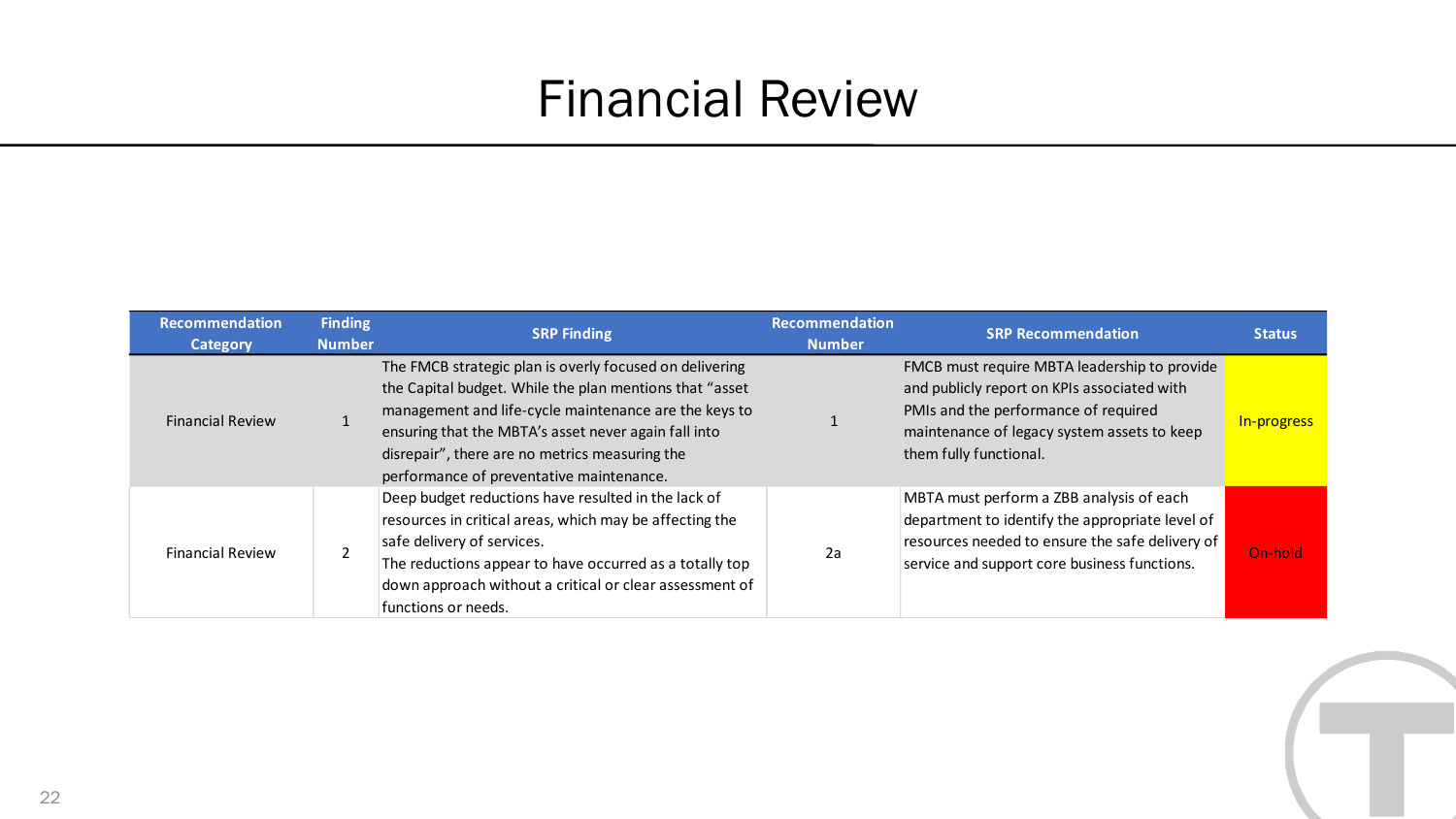#### Financial Review

| <b>Recommendation</b><br><b>Category</b> | <b>Finding</b><br><b>Number</b> | <b>SRP Finding</b>                                                                                                                                                                                                                                                                                    | <b>Recommendation</b><br><b>Number</b> | <b>SRP Recommendation</b>                                                                                                                                      | <b>Status</b> |
|------------------------------------------|---------------------------------|-------------------------------------------------------------------------------------------------------------------------------------------------------------------------------------------------------------------------------------------------------------------------------------------------------|----------------------------------------|----------------------------------------------------------------------------------------------------------------------------------------------------------------|---------------|
| <b>Financial Review</b>                  |                                 | Deep budget reductions have resulted in the lack of<br>resources in critical areas, which may be affecting the<br>safe delivery of services.<br>The reductions appear to have occurred as a totally top<br>down approach without a critical or clear assessment of<br>functions or needs.             | 2 <sub>b</sub>                         | MBTA must avoid a top down approach to<br>conducting the ZBB and have an inclusive<br>dialogue with those directly impacted by these<br>decisions.             | On-hold       |
| <b>Financial Review</b>                  | 3                               | A key priority of the FMCB has been acceleration of<br>capital delivery.<br>This is a major initiative that has a significant impact<br>upon the operating budget. There is widespread concern<br>about the resource focus on capital delivery is occurring<br>at the expense of the operating needs. | 3                                      | MBTA must re-examine the financial process to<br>provide efficiencies and flexibility to address<br>the needs of daily operations and the capital<br>spending. | On-hold       |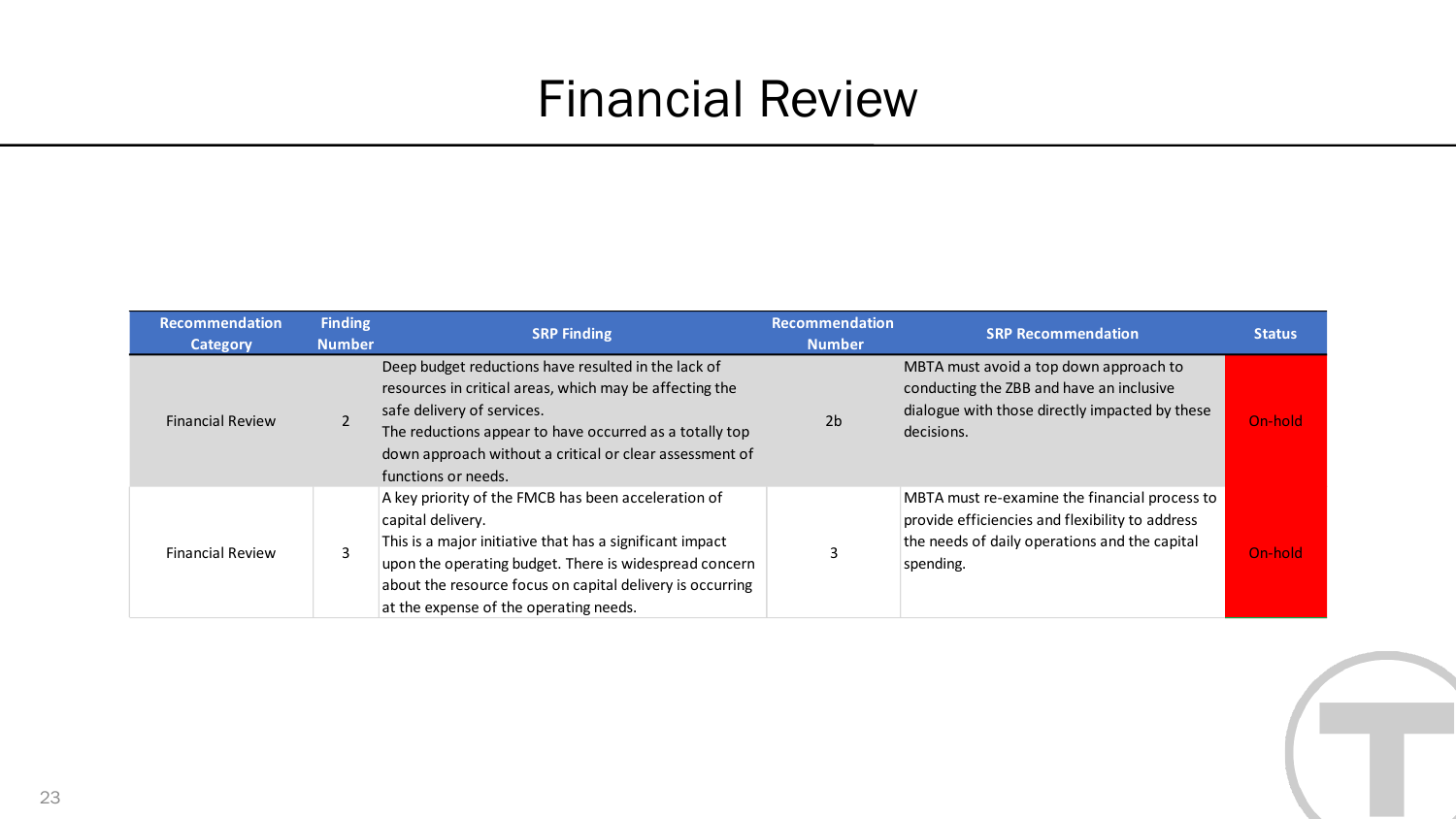| <b>Recommendation</b><br>Category | <b>Finding</b><br><b>Number</b> | <b>SRP Finding</b>                                                                                                                                                                                                                                        | <b>Recommendation</b><br><b>Number</b> | <b>SRP Recommendation</b>                                                                                                                                                         | <b>Status</b>             |
|-----------------------------------|---------------------------------|-----------------------------------------------------------------------------------------------------------------------------------------------------------------------------------------------------------------------------------------------------------|----------------------------------------|-----------------------------------------------------------------------------------------------------------------------------------------------------------------------------------|---------------------------|
| <b>Safety Culture</b>             | 1                               | The agency has not performed well in terms of leading<br>for safety or in utilizing its internal talent to set a firm<br>foundation to guide the organization's path for safety.<br>There is a lack of clarity and alignment around safety<br>leadership. | 1a                                     | MBTA must be intentional about the culture<br>they want to establish and start by defining the<br>organization's vision, mission, values, strategies<br>and associated behaviors. | Completed<br>& Monitoring |
| Safety Culture                    | 1                               | The agency has not performed well in terms of leading<br>for safety or in utilizing its internal talent to set a firm<br>foundation to guide the organization's path for safety.<br>There is a lack of clarity and alignment around safety<br>leadership. | 1 <sub>b</sub>                         | MBTA must update managerial job descriptions<br>to include performance criteria to create<br>ownership and accountability for driving a<br>culture of safety.                     | In-progress               |
| <b>Safety Culture</b>             | $\mathbf{1}$                    | The agency has not performed well in terms of leading<br>for safety or in utilizing its internal talent to set a firm<br>foundation to guide the organization's path for safety.<br>There is a lack of clarity and alignment around safety<br>leadership. | 1c                                     | MBTA must create a feedback loop for<br>discussing performance around safety.                                                                                                     | Completed<br>& Monitoring |
| Safety Culture                    | 1                               | The agency has not performed well in terms of leading<br>for safety or in utilizing its internal talent to set a firm<br>foundation to guide the organization's path for safety.<br>There is a lack of clarity and alignment around safety<br>leadership. | 1 <sub>d</sub>                         | MBTA must define leadership safety<br>involvement and expectations.                                                                                                               | Completed<br>& Monitoring |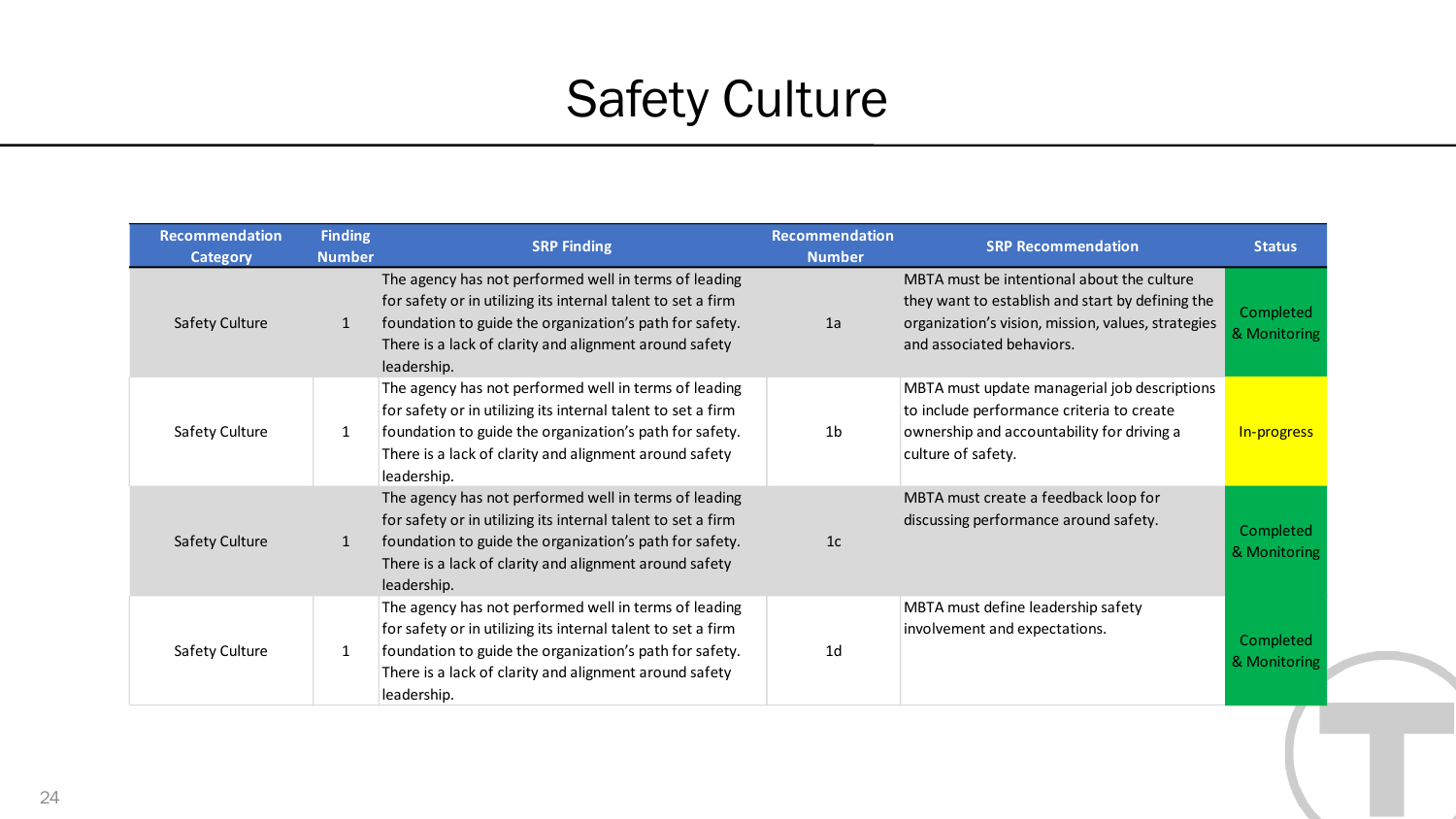| Recommendation<br><b>Category</b> | <b>Finding</b><br><b>Number</b> | <b>SRP Finding</b>                                                                                                                                                                                                                                                                                                                                                                                                                                                                | <b>Recommendation</b><br><b>Number</b> | <b>SRP Recommendation</b>                                                                                                                                | <b>Status</b>             |
|-----------------------------------|---------------------------------|-----------------------------------------------------------------------------------------------------------------------------------------------------------------------------------------------------------------------------------------------------------------------------------------------------------------------------------------------------------------------------------------------------------------------------------------------------------------------------------|----------------------------------------|----------------------------------------------------------------------------------------------------------------------------------------------------------|---------------------------|
| Safety Culture                    | $\mathbf{1}$                    | The agency has not performed well in terms of leading<br>for safety or in utilizing its internal talent to set a firm<br>foundation to guide the organization's path for safety.<br>There is a lack of clarity and alignment around safety<br>leadership.                                                                                                                                                                                                                         | 1e                                     | MBTA must hold monthly Executive Safety<br>meetings at the executive level and cascade<br>information down through the organization.                     | Completed<br>& Monitoring |
| Safety Culture                    | $\overline{2}$                  | The absence of trust and respect, insufficient<br>communications, an increased silo mentality resulting in<br>poor teamwork, coupled with inadequately trained<br>leaders are at the core of the T's poor safety<br>performance and low morale. Managers and supervisors<br>need to improve basic leadership skills.<br>Leaders do not spend enough time in the field engaging<br>with frontline personnel. And when they do, they exhibit<br>poor listening and feedback skills. | 2a                                     | MBTA must utilize its affiliation with Roxbury<br>Community College to train managers to its<br>fullest.                                                 | In-progress               |
| <b>Safety Culture</b>             | 2                               | The absence of trust and respect, insufficient<br>communications, an increased silo mentality resulting in<br>poor teamwork, coupled with inadequately trained<br>leaders are at the core of the T's poor safety<br>performance and low morale. Managers and supervisors<br>need to improve basic leadership skills.<br>Leaders do not spend enough time in the field engaging<br>with frontline personnel. And when they do, they exhibit<br>poor listening and feedback skills. | 2 <sub>b</sub>                         | Establish feedback mechanisms that help<br>leaders learn effective communication skills.<br>Provide one on one and/or team coaching to<br>guide leaders. | In-progress               |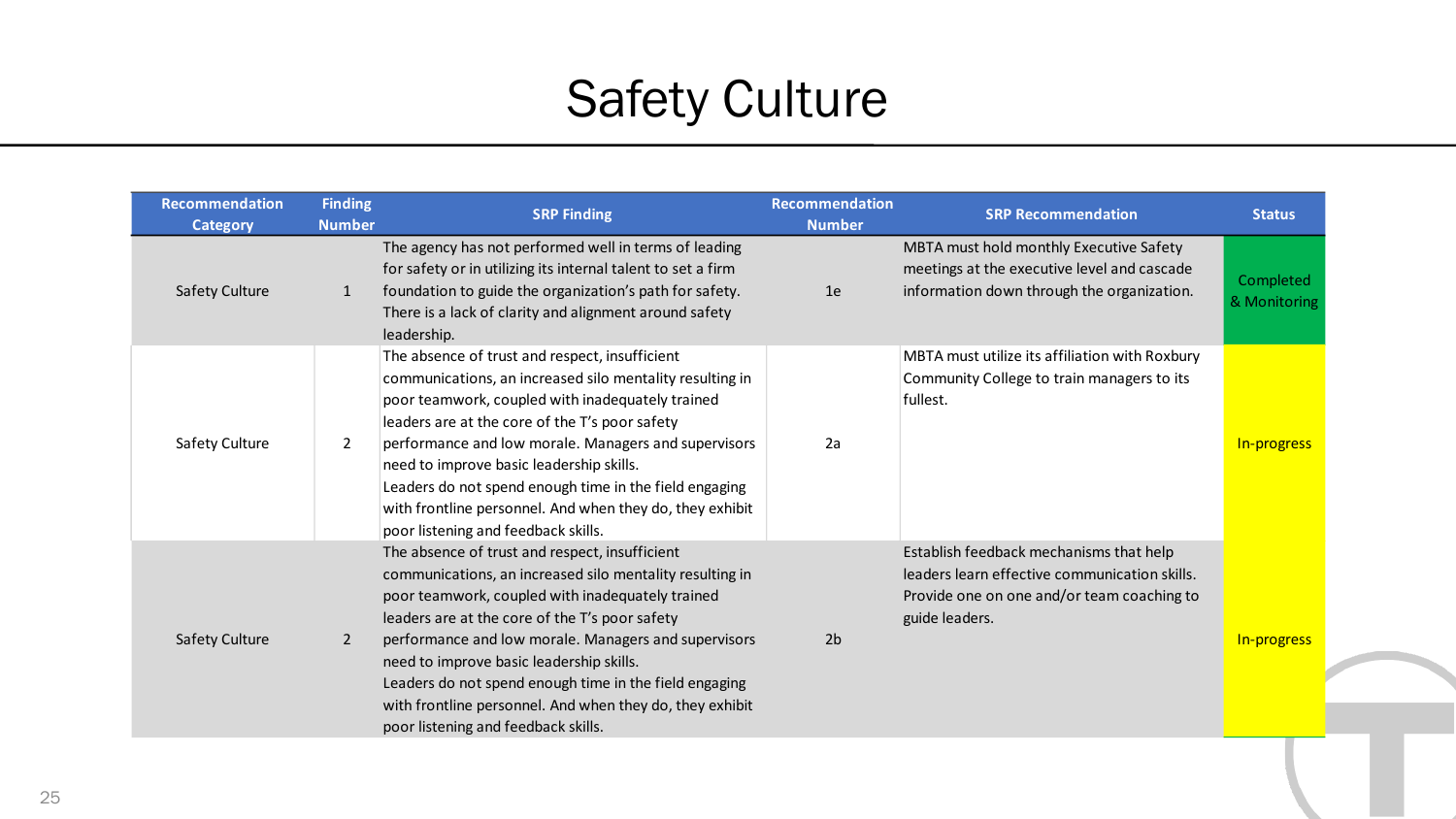| <b>Recommendation</b><br><b>Category</b> | <b>Finding</b><br><b>Number</b> | <b>SRP Finding</b>                                                                                                                                 | <b>Recommendation</b><br><b>Number</b> | <b>SRP Recommendation</b>                                                                                                                                                                                                                                                              | <b>Status</b>             |
|------------------------------------------|---------------------------------|----------------------------------------------------------------------------------------------------------------------------------------------------|----------------------------------------|----------------------------------------------------------------------------------------------------------------------------------------------------------------------------------------------------------------------------------------------------------------------------------------|---------------------------|
| Safety Culture                           | $\overline{3}$                  | From senior management to the frontline-the agency<br>has created a silo mentality and does not seek or share<br>information to achieve its goals. | 3                                      | MBTA needs to create cross-functional teams<br>with specific goals to achieve strategic plans<br>and breakdown siloes.                                                                                                                                                                 | Completed<br>& Monitoring |
| Safety Culture                           | 4                               | There is not an adequate onboarding process from both<br>the organizational and departmental level.                                                | 4a                                     | MBTA must benchmark its onboarding process<br>against other transit agencies.                                                                                                                                                                                                          | Completed<br>& Monitoring |
| Safety Culture                           | 4                               | There is not an adequate onboarding process from both<br>the organizational and departmental level.                                                | 4 <sub>b</sub>                         | MBTA must create an onboarding program for<br>both operating and support functions. The<br>onboarding process should include safety<br>information that will guide new hire<br>understanding of safety as a value by clarifying<br>its importance in every aspect of MBTA<br>business. | Completed<br>& Monitoring |
| Safety Culture                           | 4                               | There is not an adequate onboarding process from both<br>the organizational and departmental level.                                                | 4c                                     | Organize and encourage site visits in the first<br>100 days to help new hires gain a better<br>understanding of how the T works together to<br>achieve its mission.                                                                                                                    | On-hold                   |